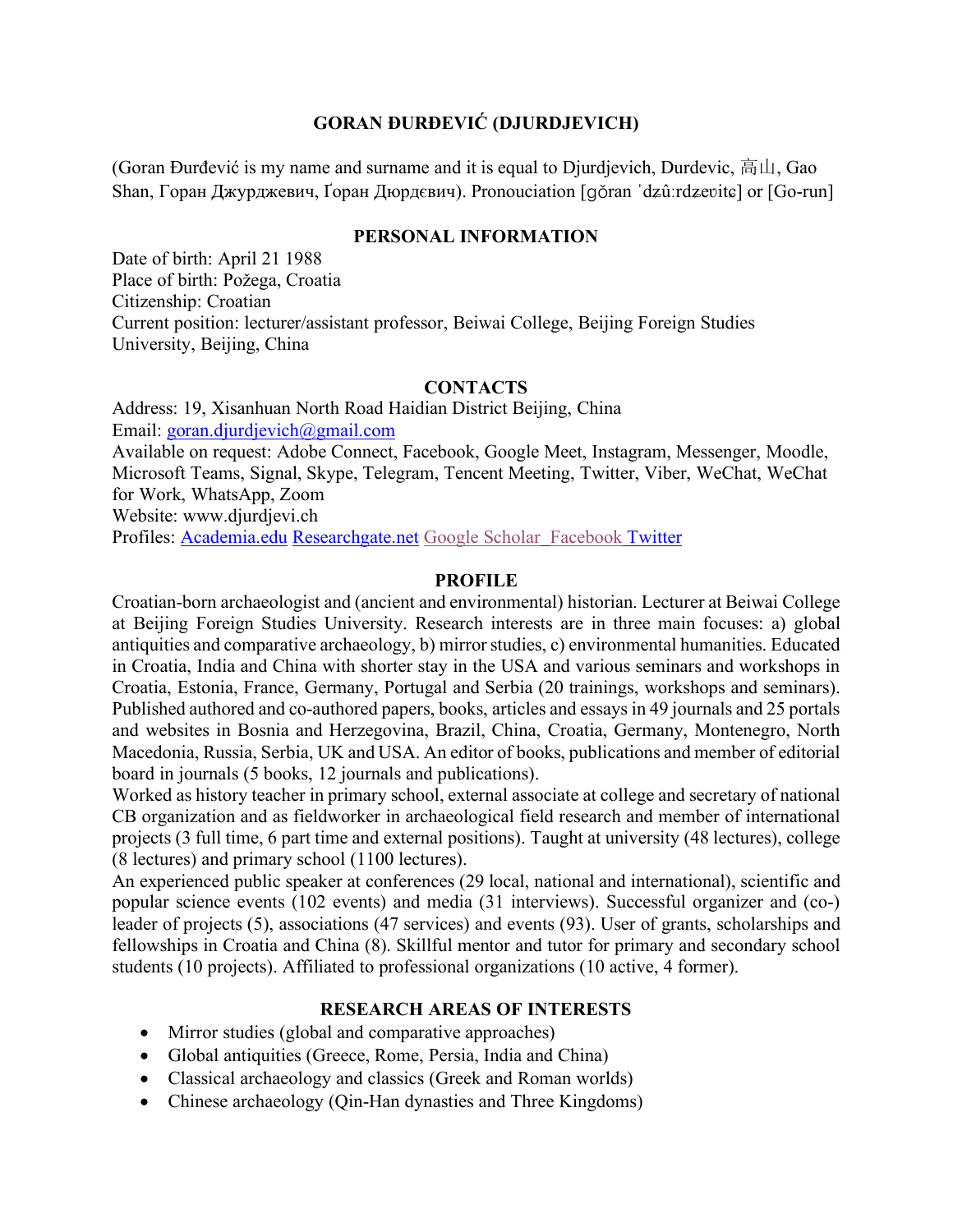- Comparative archaeology and mythology (myths, political entities and empires in comparative perspectives)
- Environmental and digital humanities (environmental history, ecofeminism, ecocriticism, environmental anthropology, digital humanities)
- Anthropology, art history, history and archaeology of the Southeastern Europe/Balkans and Croatia (representations, symbols and discourse analyze)

## **EDUCATION**

2021 – 2021 (expected): Mumbai University, Mumbai, India (PG Diploma)

- Comparative mythology: Sound illusions: echo and acoustic reflections in a comparative mythology (provisional title) (in progress)
- 2017 2021: Capital Normal University (CNU), Beijing, China (Ph.D. of Archaeology)
	- Archaeology (Comparative Archaeology, Classical Archaeology, Chinese Oin and Han Archaeology): Reflection in Roman and Qin-Han Art: a comparative study of ancient mirrors, supervisors: professors Ning Qiang, Yan Shaoxiang, Yuan Guangkuo, Qian Yihui, Xia Jiguo
- 2010 2013: University of Zadar, Croatia (M.A. History and Archaeology)
	- Archaeology (Classical Archaeology): Rimski nakit u Požeškoj kotlini (Roman jewellery in the Požega Valley), supervisor: assistant professor Mato Ilkić
	- History (Ancient and Environmental History): Ekohistorija južne Panonije u antici (Environmental History of Southern Pannonia in Roman times), supervisor: professor Slobodan Čače
- 2007 2010: University of Zadar, Croatia (BA History and Archaeology)
	- Archaeology (Classical Archaeology): Panonski limes (Panonnian limes), supervisor: assistant professor Željko Miletić
	- History (Ancient History): Rimljani, Vallis Aurea i Incerum (Romans, Vallis Aurea, Incerum), supervisor: assistant professor Anamarija Kurilić

2003-2007: Secondary school Gimnazija Požega, Croatia

• Finished with honors – released from taking state exam

1995-2003: Primary school Julija Kempfa, Požega, Croatia

# **RESEARCH VISITS AND LONGER STAYING ABROAD (=1)**

• 03/2019-06/2019: Visiting Graduate Researcher; UCLA, Los Angeles (the United States of America) (work with local supervisor professor Lothar Von Falkenhaussen, research, study and listener/courses: Classical Mythology, Art and Archaeology of Ancient Rome, Archaeology of Iran, History of Sasanians, Archaeology of South Asia and Japanese tales of supernatural) (one semester)

# **ADDITIONAL EDUCATION AND TRAINING (=28)**

- 11/2020: Epigraphy.info Workshop V, Leiden (Netherlands)
- 09/2020: International Training School The Epigraphic Text: Text, Theory, Practice, Computerization and Digitalization, online via Moodle Platform, Alteritas (Italy), the University of Verona (Italy), the University of Las Palmas de Gran Canaria (Spain), the University of Roma "Tor Vergata" (Italy) and the Musei Civici of Verona (Italy)
- 08/2020: CAS Online Seminar Series Stories in Stone: Breaking the Code, online via Zoom, Classical Association of Scotland (United Kingdom)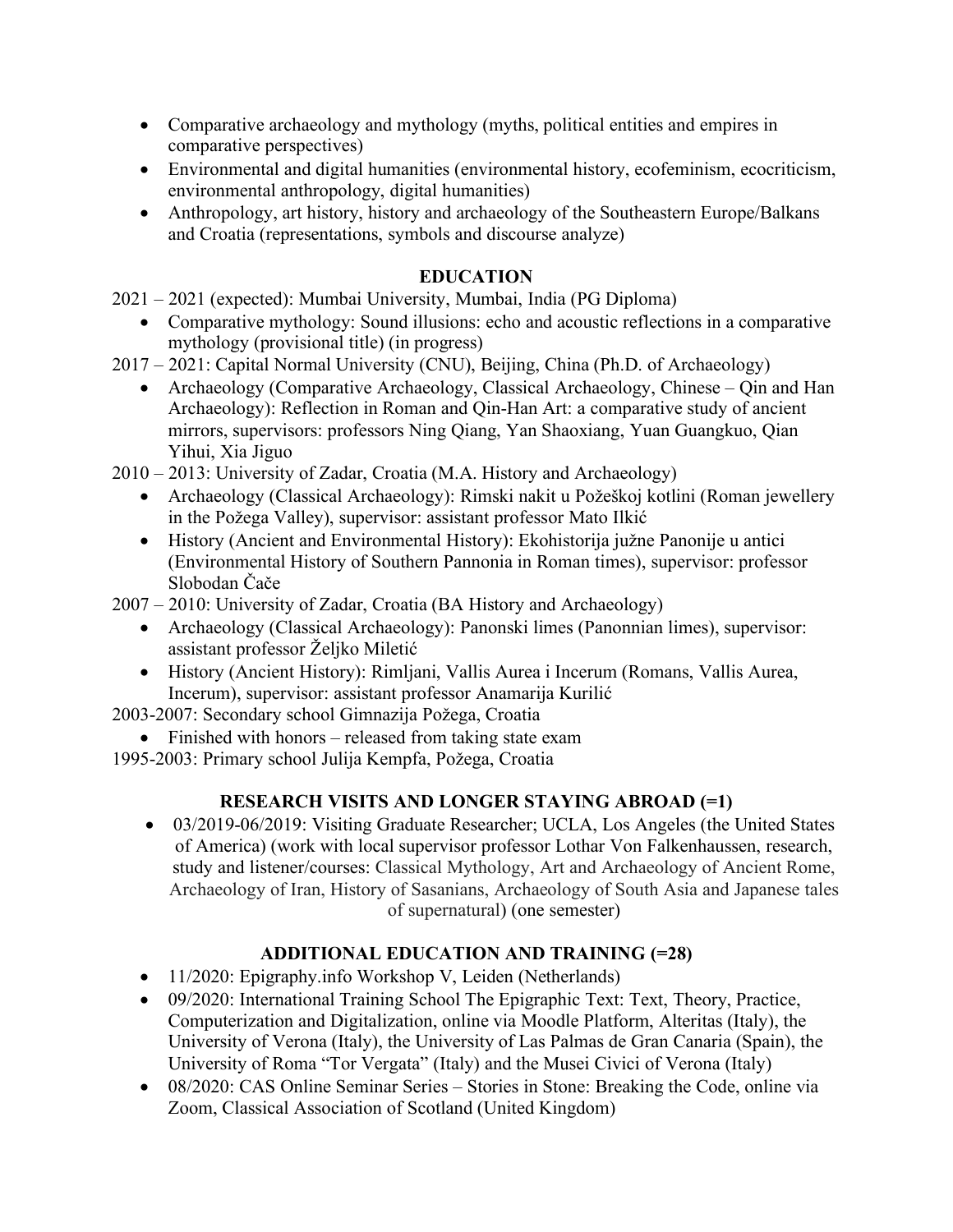- 06/2020-10/2020: Myths and Politics Seminar, online via Zoom and Swansea University (United Kingdom)
- 03/2018-06/2018: online course Developing your research project (University of Southampton (United Kingdom, *Futurelearn*))
- 03/2018-06/2018: online course Introduction to Social Research Methods (University of Edinburgh (Scotland, *EdX*))
- 03/2018-06/2018: online course Writing your World: Finding yourself in the academic space (University of Cape Town (Republic of South Africa, *Coursera*))
- 03/2018-06/2018: online course Academic English: writing specialization (University of Irvine (United States, *Coursera*))
- 03/2018-06/2018: online course An Intermediate Guide to Writing in English for University Study (University of Reading (United Kingdom, *Futurelearn*))
- 11/2016: Orientation and CB communications; National Center for Technology, Kraljevica (Croatia)
- 10/2016-06/2017: Peace studies; Center for peace studies, Zagreb (Croatia) (two semesters)
- 10/2016-06/2017: Women/Gender Studies; Center for women' studies, Zagreb (Croatia) (two semesters)
- 10/2016-01/2017: Croatian sign language; Dodir, Zagreb (Croatia)
- 02/2016: Popularization of science; Petnica Science Centre, Valjevo (Serbia)
- 11/2015: GLOBE training; Education and training teacher agency (AZOO)
- 11/2015: Training for Erasmus + projects; Vukovar (Croatia)
- 06/2015: Environmental history; ESEH (European society for environmental history) and University of Lyon: ESEH Summer school Cities and Mountains. Environmental and Health Risks: A Socio-Historical Perspective, Lyon (France)
- 04/2015: Popularization of science; Scientific Education Centre, Višnjan (Croatia)
- 03/2015: GLOBE; training for school teacher, Zagreb (Croatia)
- 08/2014: Science meet art, Brela (Croatia)
- 07/2014: Environmental history; ESEH (European Society for Environmental history) and University of Porto: ESEH Summer school: Sea as whole, Porto (Portugal)
- 12/2013: EU projects managing of project cycle, NGO Oppidum, Pleternica (Croatia)
- 08/2013: Environmental history, writing techniques; ESEH (European Society for Environmental History) and Rachel Carson Center (RCC) München: Writing and publication workshop, Munich (Germany)
- 06/2013: Strategy in higher education, quality assurance; HEISEE (Higher education initiative for Southeastern Europe) and AZVO (Agency for Science and Higher Education), Zagreb (Croatia)
- 03/2013: Doctoral school Time in Environment: Methodological Implications of Narrating, KAJAK Tallinn (Estonia)
- 01/2013-02/2013: GIS, landscape archaeology, aerial photography; DITECUR, Faculty of Humanities and Social Sciences, Zagreb (Croatia)
- 11/2010: Student mentor; Kasper, Union of students of psychology at University of Zadar, Zadar (Croatia)
- 04/2007-05/2007: Editors of high-school magazine; ICEJ and Friedrich Ebert Foundation, Opatija (Croatia)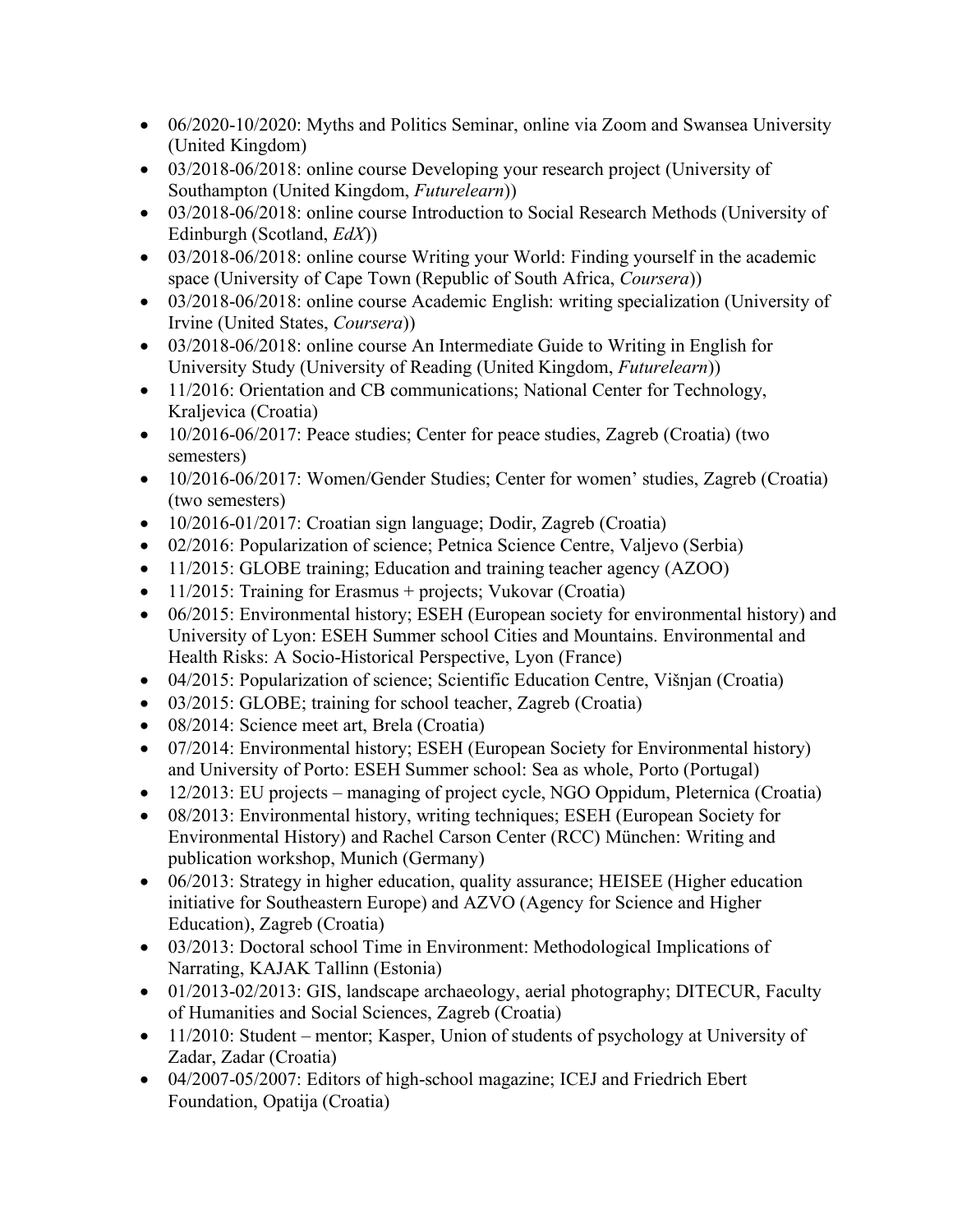# **LICENSES, CERTIFICATIONS AND ACCREDITATIONS (=3)**

- 02/2015: obtained permanent license after state exam for history teaching in schools, Osijek (Croatia), Education and training teacher agency (AZOO)
- 09/2010-12/2010: International certification expert for external periodic independent evaluation of quality assurance in higher education institutions; AZVO (Agency for Science and Higher Education), Zagreb (Croatia)
- 07/2006: Driver license (AM, B, F, G), Požega (Croatia)

#### **WORK EXPERIENCE**

# **Full time positions (=3)**

- 10/2016-09/2017 Secretary of Croatian CB Association, Croatian CB Association, Zagreb (Croatia)
- 11/2014-07/2016 History teacher, Primary school Antun Kanižlić, Požega (Croatia)
- 09/2013-09/2014 Assistant history teacher, Primary school Antun Kanižlić, Požega (Croatia)

#### **Part time and external positions (=7)**

- 10/2017-02/2019 Instructor for Croatian language, Center for studying civilizations, Capital Normal University Beijing (China)
- 10/2015-09/2016 Teaching assistant (external), Polytechnic Požega (Croatia)
- 02/2015 08/2017 Member of project Strategies for inclusion as part of Special Interest Group 2: Blind and Partially Sighted and Deaf and Hard-of-Hearing, Euroclio, Den Hague (Netherlands)
- 01/2015-08/2017 Tour guide and organizer of trips for Croatia, Austria, BIH, Italy, Hungary, Serbia, Slovenia, several tour agencies (APP Požega, Green Gate Travel, Požega)
- 05/2012-04/2013 Member of team for external periodic independent evaluation of quality assurance in higher education institutions of University of Rijeka, AZVO (Agency for science and higher education)
- 05/2011-04/2012 Member of team for external periodic independent evaluation of quality assurance in higher education institutions of Polytechnic Križevci , AZVO (Agency for science and higher education)
- 11/2006 Volunteer, Organization of roundtable in British Embassy, Zagreb, Croatia

### **Archaeological fieldwork (=7)**

- 06/2013 early modern church St. Augustin (head of research: Dubravka Sokač Štimac), deputy leader of fieldwork (one week)
- 05/2011 medieval site Pakoštane Crkvina (head of research: full professor Brunislav Marijanović), students' practice (two weeks)
- 10/2009 ancient Roman site Asseria (head of research: Dr Ivo Fadić), part of fieldwork team as visiting part of team (few days)
- 05/2009 and 05/2010 Iron Age site Ljubac (head of research: full professor Brunislav Marijanović), students' practice (two weeks)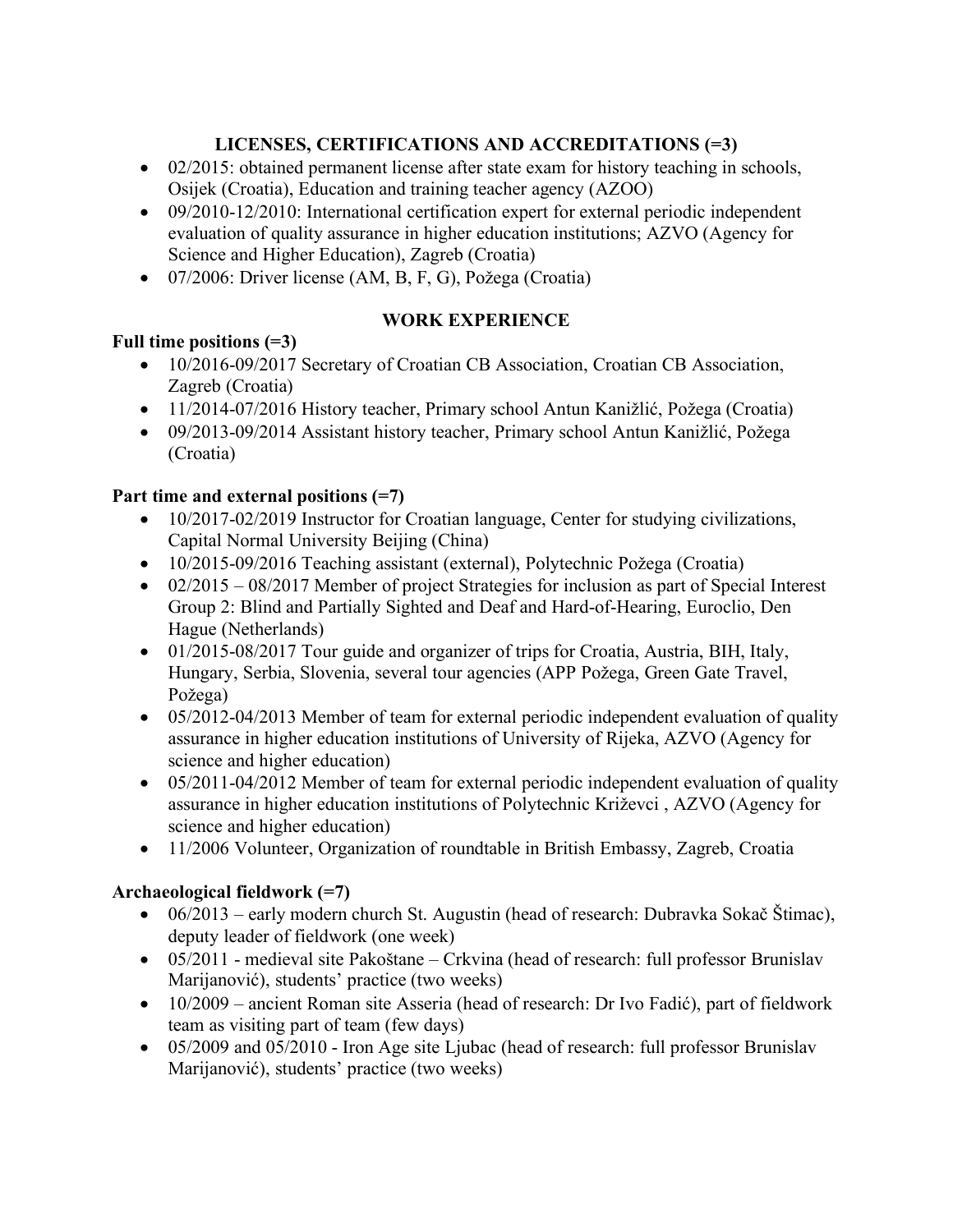- 09/2008 ancient Roman site Caska (head of research: associate professor Anamarija Kurilić and Dr Ivo Fadić), part of fieldwork team (one week)
- 05/2008 prehistoric and early medieval site Krneza Jokina Glavica (head of research: full professor Brunislav Marijanović), students' practice (two weeks)

## **TEACHING EXPERIENCE (=4)**

**University (=1)**

09/2017-02/2019 Part time instructor of Croatian language and culture (students of BA, MA and Ph.D. level), Capital Normal University (China), total lectures: 48 (each lecture 90 mins)

#### **College (=1)**

10/2015-01/2016 Part time external associate lecturer of History of administration (students of BA level), Polytechnic of Pozega (Croatia), total lectures: 8 (each lecture 90 mins)

#### **Primary school (=2)**

12/2014-07/2016 History teacher (pupils from 11 to 15), Primary school Antun Kanižlić Požega (Croatia), total lectures: 1040 (each lecture 45 mins)

09/2013-09/2014 Assistant history teacher (pupils from 11 to 15), Primary school Antun Kanižlić Požega (Croatia), total lectures: 60 (each lecture 45 mins)

# **PROJECTS (=5)**

#### **Academic (=1)**

2019 – ongoing Mirror Studies (www.mirrorstudies.com); co-director (with Chen Haotian and Khuong Tran Hoang)

### **Popular science (=2)**

2021 – ongoing: Slavica non leguntur, co-director (with M. Topić, Peng Yuchao, E. Roszkowska, L. Khachatryan, ) 2015-2016: Interesting history (Zanimljiva povijest) (https://www.youtube.com/channel/UCWIQWT8glR1WrbvXDcJC9ww); project director

### **School projects (=2)**

2015-2016: Did our ancestors have fear of the nature? (Jesu li se naši preci bojali prirode?), project director

2015-2016: Hidden childhood (Skriveno djetinjstvo); co-leader (with Irena Topalušić)

• Supported by Croatian Ministry of Culture

### **International projects (=1)**

2016-2018: Stragies for inclusion, Euroclio (https://www.euroclio.eu/project/strategies-forinclusion/); member of SIG (Special Interest Group 2: Blind and Partially Sighted and Deaf and Hard-of-Hearing)

# **GRANTS, SCHOLARSHIPS AND FELLOWSHIPS (=8)**

2017 – 2021: Government of People's Republic of China's Ph.D. scholarship 2019: travel grant for conference Technology and Power, ICOHTEC annual conference in Katowice, Poland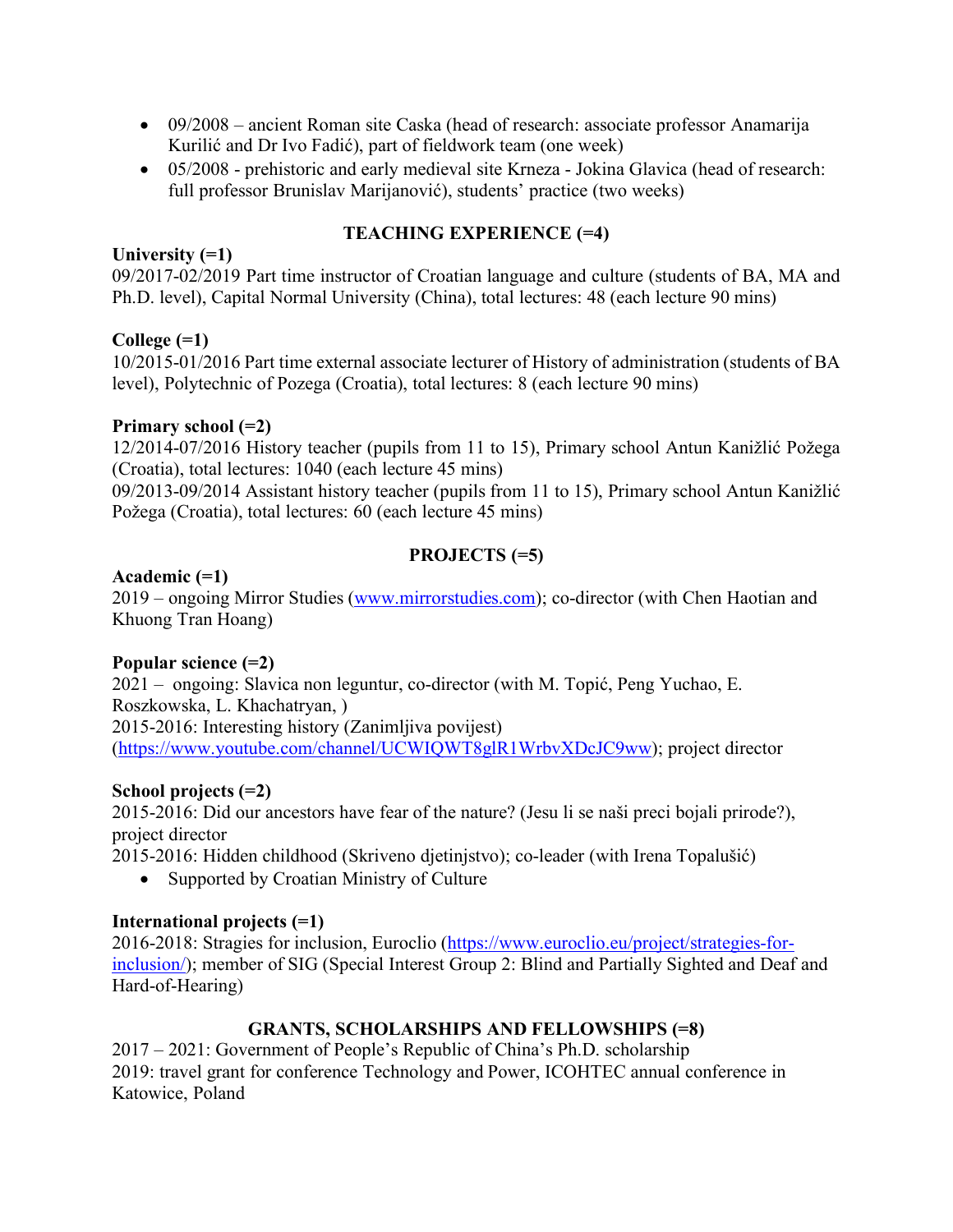2019: three month fellowship from CNU for visiting graduate researcher at University of California, Los Angeles (UCLA) (local supervisor: Lothar von Falkenhausen)

2015: grant for ESEH Summer school "Sea as whole" in Porto, Portugal

2013: grant for ESEH Summer school "Writing and publication" workshop in Munich, Germany 2013: travel grant for conference Circulating Nature "Water-Food-Energy", ESEH biannual conference in Munich, Germany

2012: grant for student conference "Adriatic meetings" in Trieste, Italy, and Koper, Slovenia 2007 – 2010: outstanding student scholarship awarded by the Croatia Ministry of Science and Education

#### **AWARDS (=9)**

#### **Academic (=5)**

2015: Award for projects and popularization of history 2015 (Croatian society of history teachers and Kliofest)

2012:Winner of Rector ́s awards for academic year 2011/2012 (University of Zadar)

2011: Nacional news magazine top 100 student for 2011 (Croatia)

2009: Nacional news magazine top 100 student for 2009 (Croatia)

2008: Winner of Rector's awards for academic year 2007/2008 (University of Zadar)

### **Art (=4)**

2007: Award for best photos in High school in Požega

2006: Audience award in 14th Croatian one minute film festival Požega for film Dangerous profession (author)

2006: Top 20 in 38th Croatian film and video festival Samobor for film Life on the high heel (editing, camera)

2005: 3rd place in 3rd Gastro film festival Osijek for film We are vegans (editing, camera)

### **SERVICE (=47)**

### **Leading roles (=32)**

- Co-editor of *Mirror Studies: Newsletter* (2020-)
- Co-leader of Mirror Studies Video Dictionary (MSVD) (2020-)
- President of Organization Committee for International Virtual Mirror Studies Conference (IVMSC) (2020, 2021)
- Co-editor with S. Marjanić, *Ekofeminizam: između zelenih i ženskih studija (Ecofeminism: between Green and Women's Studies)*, Zagreb: Durieux, 2020, pp. 450 (scientific book)
- Editor, V. Tadić, *Sat povijesti i čas (h)istorije (The history lesson)*, editor G. Đurđević, Požega: Historical society of Požega, 2020, pp. 107 (popular book)
- Co-director of project Mirror Studies (2019-)
- Editor, V. Tadić, *Pukovnik s violinom (A Colonel with Violin)*, editor G. Đurđević, Požega: Historical society of Požega, 2019, pp. 110 (scientific book)
- President of organization Creativity learning logic (2017-2018)
- Editor, *Bilten Proljetne škole HSCB-a (Bulletin of Spring School CCBA)*, Kraljevica: Croatian CB Association, pp. 20, 2017. (https://www.hscb.hr/images/HSCB\_Bilten\_proljetna\_skola3.pdf)
- Member of Board of CCBA (2017)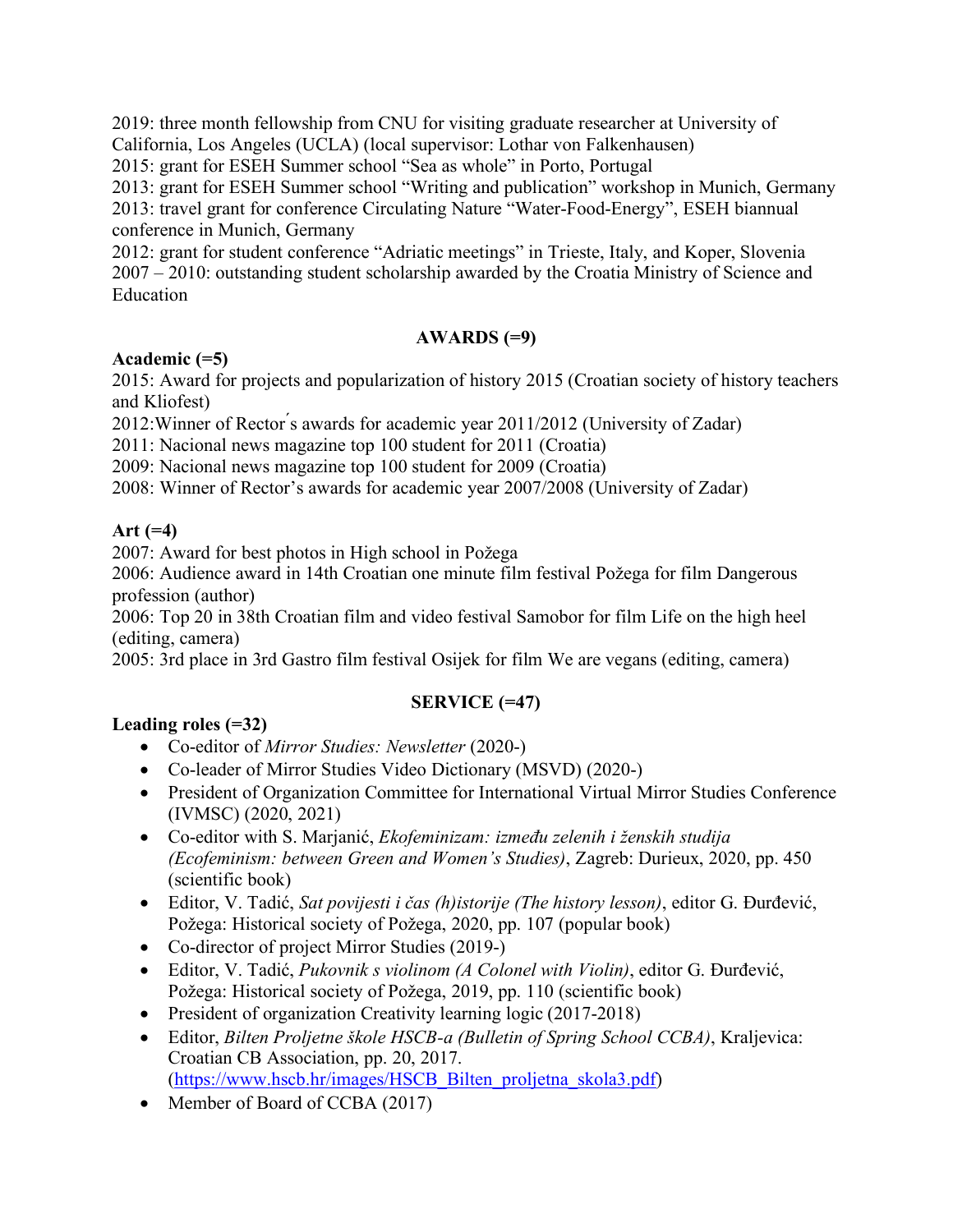- Editor, J. Bešlić, G. Đurđević, V. Milković, J.Topić, *Sedamdeset godina nogometa u Vidovcima i Dervišaga (Seventy Years of Football in Vidovci and Dervišaga)*, Požega: NK Dinamo Vidovci Dervišaga 2016, pp. 266. (popular book)
- Project director of project for pupils Were our ancestors afraid of nature?  $(2015{\text -}2016)^1$
- Project director of project for pupils Interesting history  $(2015-2016)^2$
- Co-director of GLOBE team in Primary school Antun Kanizlic (2015-2016)
- Project director of project Antun Kanizlic and his time (2015-2016)
- President of Organization Committee for Kliofest in Pozega (2015)
- Co-director of project for pupils Hidden childhood  $(2014-2016)^3$
- President of Organization Committee for Science festival in Požega (2014, 2015)
- President of Organization Committee for Winter archaeology school in Požega (2014, 2015)
- Co-editor with V. Tadić, Josip Kunkera and prošlost čaglinskog kraja knjižica sažetaka (*Book of abstracts of International scientific conference Josip Kunkera and history of Čaglin county)*, Požega: Historical Society of Požega, pp. 60, 2014. (https://www.academia.edu/9596095/Josip\_Kunkera\_i\_proslost\_caglinskog\_kraja\_- \_knjiga\_sazetaka)
- President of Organization Committee for international conference Josip Kunkera and Čaglin county through the past (2014)
- President of Organization Committee for medieval festival Castrum de Posega (2014)
- Editor, *Strana imena u historiografiji, okrugli stol (Foreign Names in Historiography, roundtable)*, Rostra, no. 6, pp. 40, 2014.
- Editor, Programska knjižica Festivala znanosti 2014. u Požegi (*Book of Abstracts "Science Festival in Požega")*, Požega: Historical Society of Požega, pp. 43, 2014. (https://www.academia.edu/6763561/Programska\_knjižica\_Festivala\_znanosti\_2014.\_u\_ Požegi)
- President of Historical Society of Požega (2013-2015)<sup>4</sup>

- Editor of Mjesečnik (Monthly Newsletter) by Historical Society of Požega (2013-2014)
- President of Organization Committee for roundtable Dubravka Sokač Štimac and archaeology of Požega valley (2013)
- President of Organization Committee of festival Science is for all (2013)
- Co-editor with J. Faričić, *Manual for Quality in University of Zadar*, Zadar: University of Zadar, 2012 (http://www.unizd.hr/Portals/0/kvaliteta/Prirucnik kvalitete.pdf)
- Editor in chief, *Rostra*, Historical Journal of Students´ Union ISHA Zadar, No. 5 (2012)
- President of council for Bologna process at University of Zadar (2010-2012)

<sup>&</sup>lt;sup>1</sup> Media coverage: 034portal (July 21 2015); <u>RVA.hr</u> (August 13 2015); Catholic Primary School (October 6 2015).

<sup>&</sup>lt;sup>2</sup> Media coverage: Povijest.net (October 18 2015); 034portal (November 3 2015); Pleter portal (November 3 2015). <sup>3</sup>Media coverage: <u>034portal</u> (July 21 2015); <u>Požeška kronika</u> (October 1 2015); <u>Glas Slavonije</u> (October 1 2015); <u>Dom</u> umirovljenika Velika (October 2015); Dom umirovljenika Požega (October 2015); Epozega (October 6 2015); Radio Vallis Aurea (October 6 2015); OŠ Antuna Kanižlića (November 5 2015); HRT Radio Osijek (November 19 2015); OŠ Antuna Kanižlića (November 29 2015); Pozeski.hr (November 2015); OŠ Antuna Kanižlića (November 25 2015); Slavonski.hr (December 2 2015); 034portal (December 2 2015); OŠ Antuna Kanižlića (December 3 2015); OŠ Antuna Kanižlića (December 5 2015); OŠ Antuna Kanižlića (December 16 2015); OŠ Antuna Kanižlića (January 5 2016). <sup>4</sup> Media coverage: 034 portal (July 7 2013); Epozega (July 2013); <u>Večernji list</u> (July 9 2013); Požeška kronika (July 9 2013)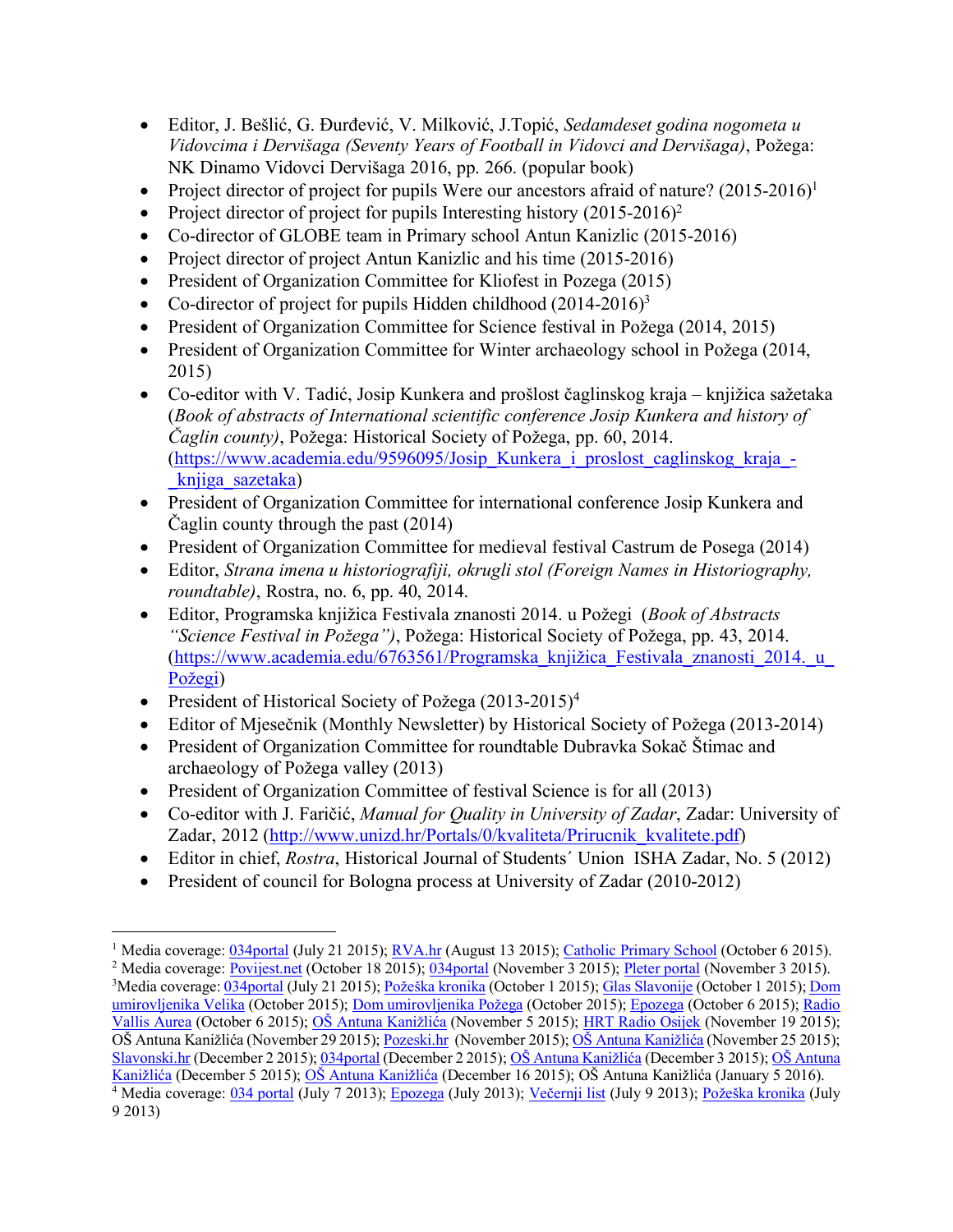• Editor in chief*, Gim-1699*, Students´ magazine at High School of Požega, editor in chief, No. 1 (2007), co-editor with I. Šulc, No. 2 (2008)

## **Membership (=15)**

- Member of Editorial Board, J. Zelić, M. Lukić, *Gornji Vrhovci i sela pod Papukom (Gornji Vrhovci and Other Villages on Papuk mountain*), Nova Gradiška: Arca, 2018, pp. 242. (popular book)
- Coordinator of Working Group for EQF in CCBA (2016-2017)
- Member of project team for Erasmus KA1 project Learning for life (2015-2016)
- Member of Quality team in Primary school Antun Kanizlic (2015-2016)
- Member of project team eTwinning project The road of chocolate (2015)
- Member of Organization Committee for Summer history school in Požega (2014, 2015)
- Member of International Editorial Board, *Economic and Ecohistory*, scientific journal, , from: No. 8 (2012), No. 9 (2013), No. 10 (2014), No. 11 (2015), No. 12 (2016), No. 13 (2017), No. 14 (2018), No. 15 (2019), No. 16 (2020) (https://hrcak.srce.hr/ekonomska-iekohistorija)
- Member of Committee for Quality Improvement at the University of Zadar (2011-2012)
- Coordinator of the Working Group on the adoption of Common criteria for the teaching and learning process at the University of Zadar (2011-2012)
- Member of Working group for Plan for quality assurance system at the University of Zadar (2011)
- Member of the Working Group for the integration of the Common Criteria, standards and benchmarks for quality at the University of Zadar (2011)
- Member of the Working Group for drafting the survey by the University of Zadar as a student representative (2011)
- Member of council for laws of Croatian Student's council (2011)
- Member of working group for analysing dormitory conditions in University of Zadar (2011)
- Member of Student's Council at University of Zadar (2010-2012)

# **CO-ORGANIZER OF EVENTS5 (=93)**

### **Larger events (=14)**

- International Virtual Mirror Studies Conference #2 (IVMSC) (March 2021) (co-organizer with Chen Haotian, K. T. Hoang and G. Ryles)
- International Virtual Mirror Studies Conference (IVMSC) (March 6 2020) (co-organizer with Chen Haotian, A. Farman and K. T. Hoang)
- Geological archaeological permanent exhibitions, Primary school Antun Kanižlić, (from June  $2016$ )<sup>6</sup>
- Summer school of History for pupils (July 1-3 2015) (co-organizer with K. Gašpar, J. Katić, M. Markovac, K. Rupert, K. Škuljević, V. Tadić)7

<sup>&</sup>lt;sup>5</sup> For the most of events, I am co-organizer with hosts of events and colleagues from mentioned organizations and institutions.

<sup>&</sup>lt;sup>6</sup> Media coverage: official website, 034portal (June 2016)

<sup>&</sup>lt;sup>7</sup> Media coverage:  $\overline{034 \text{ portal}}$  (July 1 2015); Primary school Vilim Korajac (July 8 2015)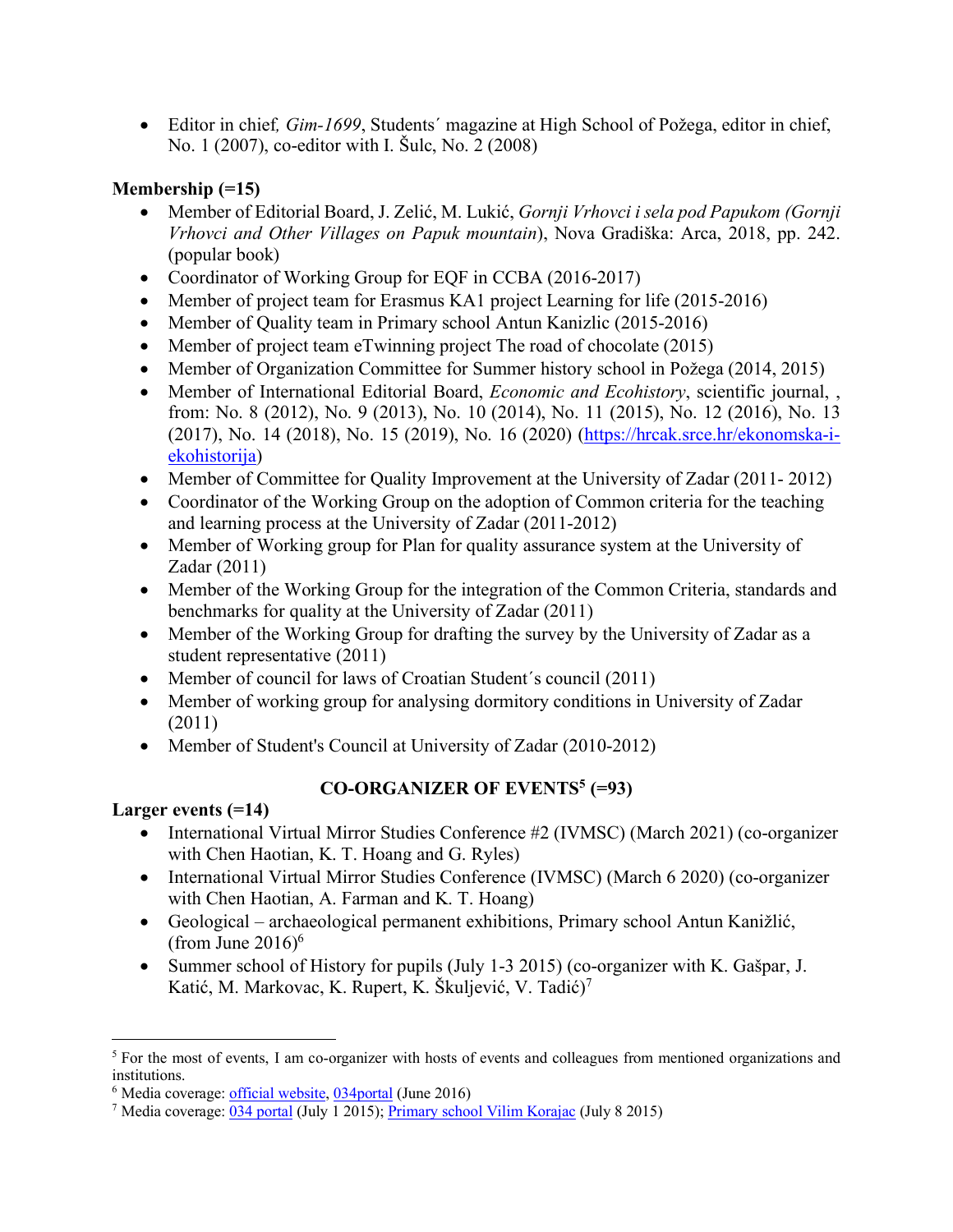- Kliofest in Pozega (May  $15 \ 2015$ )<sup>8</sup>
- Science festival in Požega (April 20 April 26 2015) (co-organizer with  $\check{Z}$ . Balog, V. Ćuže-Abramović, B. Đimoti Zima, S. Jakobović, V. Koudela, M. Matijević, R. Mokri, A. Pavlović, A. Perić, M. Petrić, S. Podoljak, V. Soldo, I. Šumiga, V. Tadić, M. Talaja, V. Vlašić, A. Zec, I. Žanetić, I. Žuljević) 9
- Winter school of Archaeology for pupils (January 30-31 2015) (co-organizer with V. Ciganović, M. Matijević, R. Mokri, D. Sokač-Štimac and V. Tadić)<sup>10</sup>
- International conference Josip Kunkera and Čaglin county through the past (November 28 2014) (co-organizer with M. Bošnjak, V. Ćuže Abramović, S. Jakobović, R. Kresina, M. Marjanović and R. Mokri $)^{11}$
- Summer school of History for pupils (July 1-3 2014) (co-organizer with K. Gašpar, J. Katić, M. Markovac, K. Rupert, K. Škuljević, V. Tadić)<sup>12</sup>
- Medieval festival Castrum de Posega (June 6-7 2014) (co-organizer with  $\check{Z}$ . Balog, V. Ćuže-Abramović, B. Đimoti Zima, S. Jakobović, G. Malbašić, M. Matijević, S. Mekić Delić, R. Mokri, A. Pavlović, S. Podoljak, K. Rupert, V. Soldo, I. Šumiga, V. Tadić)<sup>13</sup>
- Science festival in Požega (April 7 April 12 2014) (co-organizer with  $\check{Z}$ . Balog, V. Ćuže-Abramović, B. Đimoti Zima, S. Jakobović, V. Koudela, M. Matijević, R. Mokri, A. Pavlović, A. Perić, M. Petrić, S. Podoljak, V. Soldo, I. Šumiga, V. Tadić, M. Talaja, V. Vlašić, A. Zec, I. Žanetić, I. Žuljević) 14
- Winter school of Archaeology for pupils (January 18 and January 25 2014) (co-organizer with V. Ciganović, M. Matijević, R. Mokri, D. Sokač-Štimac and V. Tadić)<sup>15</sup>
- Roundtable Dubravka Sokač Štimac and archaeology of Požega valley (October 2013) (co-organizer with V. Ciganović, V. Ćuže Abramović, M. Matijević and V. Tadić) 16

<sup>8</sup> Media coverage: Primary school Antun Kanižlić (May 25 2015)

<sup>9</sup> Media coverage: 034portal (April 19 2015); 034portal (April 20 2015); Gimnazija Požega (April 21 2015);

Pleter portal (April 23 2015); 034portal (April 24 2015); 034portal (April 26 2015); Veleučilište u Požegi (April 26 2015)

<sup>&</sup>lt;sup>10</sup> Media coverage: Arheologija.hr (January 27 2015); Historiografija.hr (January 28 2015); Soundset radio (January 30 2015); Pleter portal (January 30 2015); 034portal (January 31 2015).

<sup>11</sup> Media coverage: Lj. Marić, *Zajedništvo*, 2014, no. 8, vol 50, p. 17; Glas Slavonije (December 2014), arheologija.hr (November 2014), IKA (November 2014), Novalja.cool (December 2014), 034portal (November 2014), Požega official site of city (November 2014), Pozega.eu (November 2014), Požeška kronika (November 2014), RVA.hr (November 2014).

<sup>&</sup>lt;sup>12</sup> Media coverage: **SBonline** (June 30 2014); Pozega.hr (July 1 2014); Pozeski.hr (July 1 2014); RVA.hr (July 1 2014); Slavonski.hr (July 1 2014); Soundset Požega (July 1 2014); 034 portal (July 2 2014);.

<sup>&</sup>lt;sup>13</sup> Media coverage: HRT.hr (June 2 2014); <u>Pozeski.hr</u> (June 2 2014); Slavonski.hr (June 3 2014); <u>RVA.hr</u> (June 3 2014); Epozega.hr (June 4 2014); Pozega.eu (June 5 2014); Historiografija.hr (June 5 2014); RVA.hr (June 6 2014); Pozeski.hr (June 6 2014); Pozega.hr (June 6 2014); Večernji list (June 8 2014);

<sup>&</sup>lt;sup>14</sup> Media coverage: Pozeski.hr (March 26 2014); Slavonski.hr, (March 26 2014);

RVA.hr (March 27 2014); Glas Slavonije (March 28 2014); Soundset Požega (March 31 2014); Gimpoz.hr (April 2 2014); Pozega.hr (April 7 2014); Pozeski.hr (April 7 2014); Slavonski.hr (April 7 2014); 034 portal (April 7 2014); Pozega.eu (April 7 2014); Soundset Požega (April 8 2014); Pozeski.hr (April 8 2014); Slavonski.hr (April 8 2014); Slavonski.hr (April 8 2014); Pixsell.hr (April 7 2014); 034portal (April 9 2014); Pozeski.hr (April 9 2014); Požeška kronika (April 10 2014); Historiografija.hr (April 10 2014); 034TV (April 12 2014); 034portal (April 12 2014).

<sup>&</sup>lt;sup>15</sup> Media coverage: Epozega (December 22 2013); Pozeski.hr, (January 14 2014); 034portal (January 15 2014); RVA.hr (January 15 2014); Slavonski.hr (January 16 2014); Pozeski.hr, (January 18 2014); Epozega (January 20 2014); Soundset Požega (January 21 2014).

<sup>&</sup>lt;sup>16</sup> Media coverage: Povijest.net (October 8 2013); Arheologija.hr (October 8 2013); Epozega (October 9 2013); Požega.hr (October 13 2013); 034portal (October 13 2013); Glas Slavonije (October 14 2013);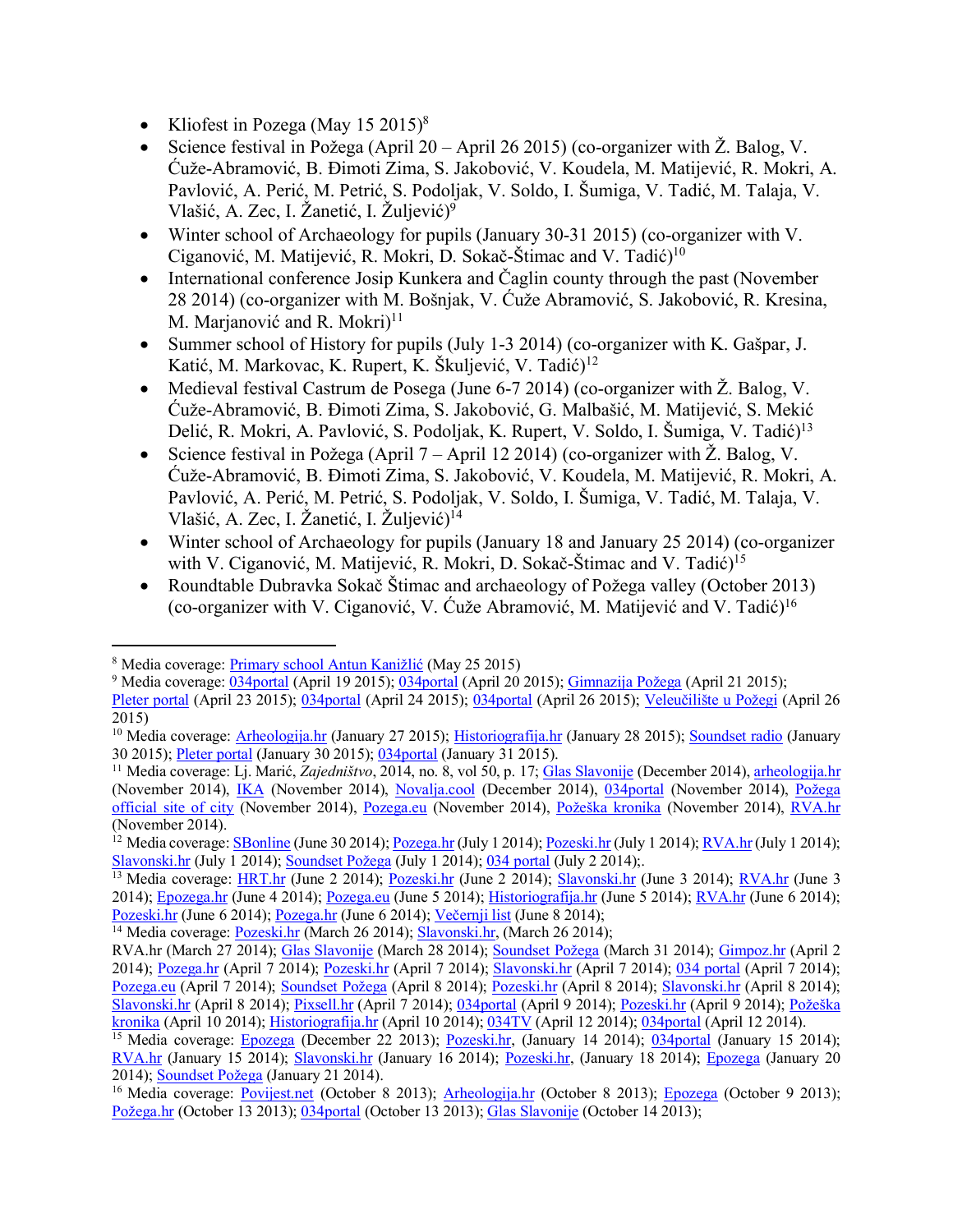• Festival Science is for all (April 2013) (co-organizer with M. Matiša)

#### **Sessions (=1)**

Session Environment, space and power: sharing and using technology on the Silk Road, ICOHTEC, Katowice, July 22-27 2019 (session organizer)

#### **Lectures (=40)**

- Lecture, Dr Alina Trif, What do archaeologist do when they do Cucuteni culture?, Capital Normal University, Beijing (China), December 5 2019. (lecture co-organizer with professors Chen Beichen and Qian Yihui)
- Lecture, Dr. h.c. Korado Korlević, Kada početi sa znanstvenom edukacijom? (When should we start with education of science?), Primary school Antun Kanižlić, March 14 2016 (lecture organizer)<sup>17</sup>
- Lecture, Marko Pavlović, Od studentskog zadatka do globalnog proizvoda (From student's assignment to global product), Polytechnica Požega, December 2 2015 (lecture organizer $)^{18}$
- Lecture, Toni Milun, Where math is fun, Primary school Antun Kanižlić, October 30 2015 (lecture organizer)<sup>19</sup>
- Lecture, Dr Tvrtko Jakovina, Kratka povijest čovječanstva (Short history of humankind), Požega City Library, April 25 2015 (lecture organizer)
- Lecture, Mr Juraj Zelić, Povijest Požeštine i drvećem obilježena (History of Požega valley from history of forests), Primary school Stjepan Radić Čaglin, April 25 2015 (lecture co-organizer with Lj. Đurđević and S. Švajda)<sup>20</sup>
- Lecture, Filip Maksan, Sunce i vitamini (Sun and vitamins), Croatian library in Pleternica, April 24 2015 (lecture organizer)<sup>21</sup>
- Lecture, Maja Mustapić, Barbara Soldo, Mirta Topalušić, Ana Matoković, Učenici nastupaju IV (Students have lectures IV), Gimnazija Požega, April 24 2015 (lecture organizer)
- Lecture, Candace Goodrich, Znanost i umjetnost (Science and art), Požega City Theater, April 24 2015 (lecture organizer)
- Lecture, Marko Flajsig, Stjepan Katić, Leona Zima, Sara Parić, Lovro Glasnović, Boris Radojkov, Učenici nastupaju III (Students have lectures III), Gimnazija Požega, April 23 2015 (lecture organizer)
- Lecture, Dr Saša Ceci, Zašto Sunce svijetli? (Why does Sun light?), April 22 2015, Gimnazija Požega (lecture organizer)
- Lecture, Goran Radonić, Geologija za učenike (Geology for students), April 22 2015, Primary school Stjepan Radić (lecture co-organizer)<sup>22</sup>

 $\overline{\phantom{a}}$ 

<sup>&</sup>lt;sup>17</sup> Media coverage: 034portal (March 15 2016); OŠ Antuna Kanižlića (March 16 2016); RVA.hr (March 15 2016); Požeška kronika (March 18 2016)

 $18$  Media coverage: VUP (November 25 2015)

<sup>&</sup>lt;sup>19</sup> Media coverage:  $\frac{034 \text{portal}}{0040}$  (October 30 2015); RVA.hr (October 30 2015);

<sup>20</sup> Media coverage: Primary school Stjepan Radić (April 27 2015)

<sup>&</sup>lt;sup>21</sup> Media coverage: Facebook page of Croatian library in Pleternica (April 25 2015); Gimnazija Požega (April 25 2015)

<sup>22</sup> Media coverage: Primary school Stjepan Radić (April 27 2015)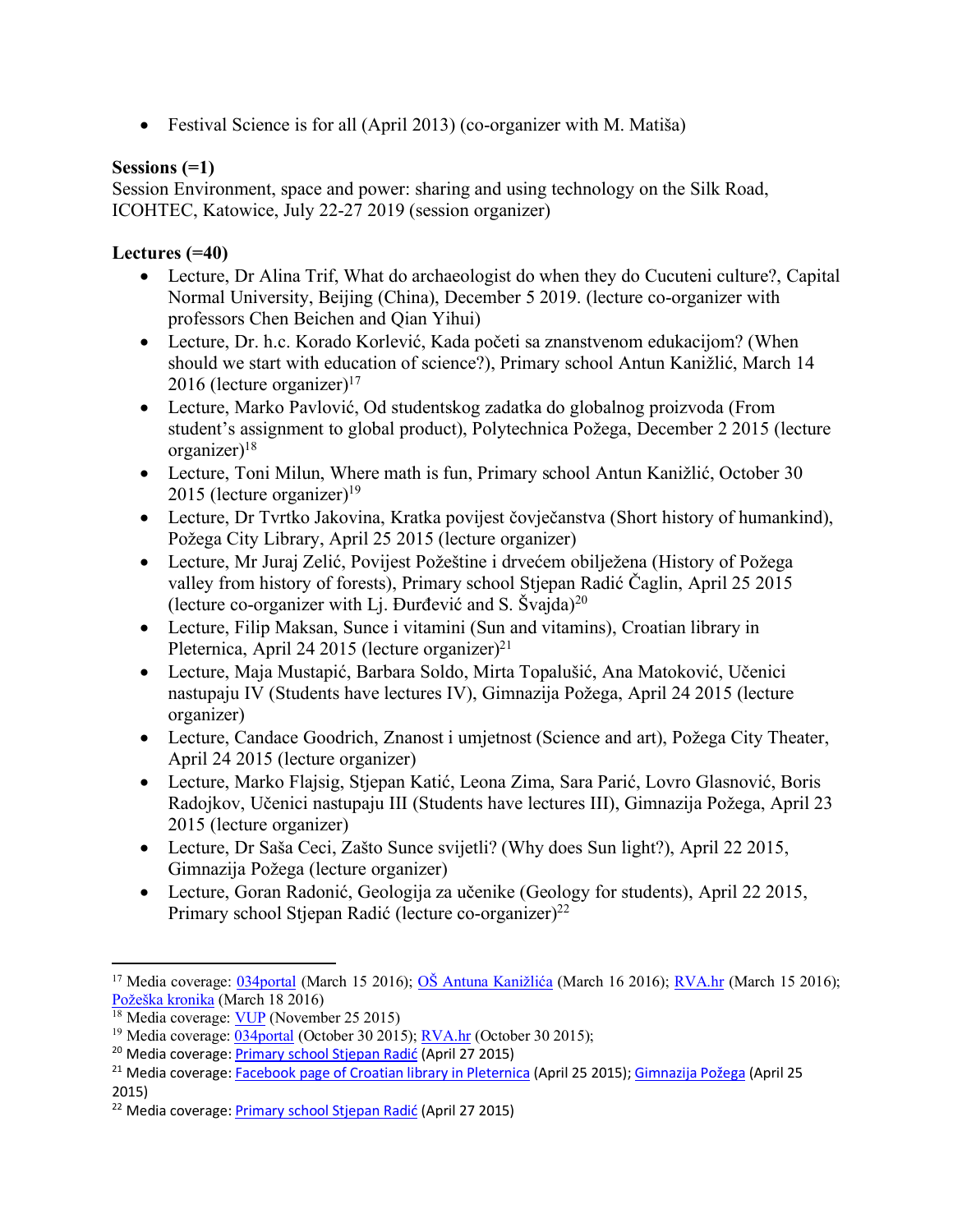- Lecture, Karlo Maček, Nacionalni parkovi u Hrvatskoj (National parks in Croatia), April 22 2015, Nature park Papuk (lecture co-organizer)23
- Lecture, Dubravka Sokač Štimac, Uvod u arheologiju (An introduction to archaeology), Primary school Mladost Jakšić, April 21 2015 (lecture co-organizer with M. Matijević)
- Lecture, Karlo Maček, Stjepan Klapšić, Učenici nastupaju I (Students have lectures I), Gimnazija Požega, April 21 2015 (lecture organizer)
- Lecture, Dr Marija Mihaljević and Marina Matković, Arheološko nalazište Odolja Ivandol (Archaeological site Odolja – Ivandol), April 20 2015, Primary school Dragutin Lerman, Brestovac (lecture organizer)
- Lecture, Dr Katarina Aladrović Slovaček, Sunce/sunce u svjetlu jezikoslovlja (Sun/sun in the light of linguistics), April 20 2015, City Library of Požega and Historical Society of Požega (lecture organizer)
- Lecture, Nikola Božić, Istraživačka stanica Petnica (Petnica Science Center), April 20 2015, Gimnazija Požega and Historical Society of Požega (lecture organizer)
- Lecture, Nenad Kuzmanović, Matematički pojmovi u bajkama,legendama i basnama (Maths in fairy tales, legends and fables), April 20 2015 Gimnazija Požega and Historical Society of Požega (lecture organizer)
- Lecture, Mr Juraj Zelić, Pitomi kesteni i stari gradovi u Požeškoj kotlini (Chestnuts and old castles in Požega Valley), October 2014, Catholic Gymnasium and Historical Society of Požega (lecture organizer)24
- Lecture, Dr Vladimir Peter Goss, Ruralna romanika i ujedinjena Europa (Rural Romanesque art and united Europe), June 6 2014, HAZU Požega and Historical Society of Požega (lecture organizer)
- Lecture, Marijana Matijević and Ivan Šumiga, Novi val hrvatska rock scena (Novi val/new wave – Croatian rock movement), April 12 2014, Art cinema (lecture organizer)
- Lecture, Dr Žarko Španiček, Tradicijska baština i valovi promjene: od otkrića do zaborava (Cultural heritage and waves of shift: from discover to forgetting), April 11 2014, Catholic Gymnasium and Historical Society of Požega (lecture organizer)
- Lecture, Dr Vesna Vlašić, Tematska pretapanja u lirici Dobriše Cesarića (Themes in the poems of Dobriša Cesarić), April 9 2014, Catholic Gymnasium (lecture organizer)
- Lecture, Dr Dinko Zima, Invazivne biljke u Požeškoj kotlini (Invasive plants in Požega Valley), April 7 2014, Catholic Gymnasium and Historical Society of Požega (lecture organizer)
- Lecture, Dubravka Matoković, Običaji uz Vincelovo (Custums on St. Vincent's Day), Čamak and Historical Society of Požega, Kutjevo, February 7 2014. (lecture co-organizer with V. Silović)<sup>25</sup>
- Lecture, Dr Žarko Španiček, Slavonski pučki proroci i sveci (Slavonian folk prophets and saints), October 29 2013, Catholic Gymnasium and Historical Society of Požega (lecture organizer)

<sup>&</sup>lt;sup>23</sup> Media coverage: Primary school Ivan Goran Kovačić (May 6 2015)

<sup>&</sup>lt;sup>24</sup> Media coverage: Soundset Radio (October 3 2014); Pozega.hr (September 2014)

<sup>25</sup> Media coverage: 034portal (February 7 2014)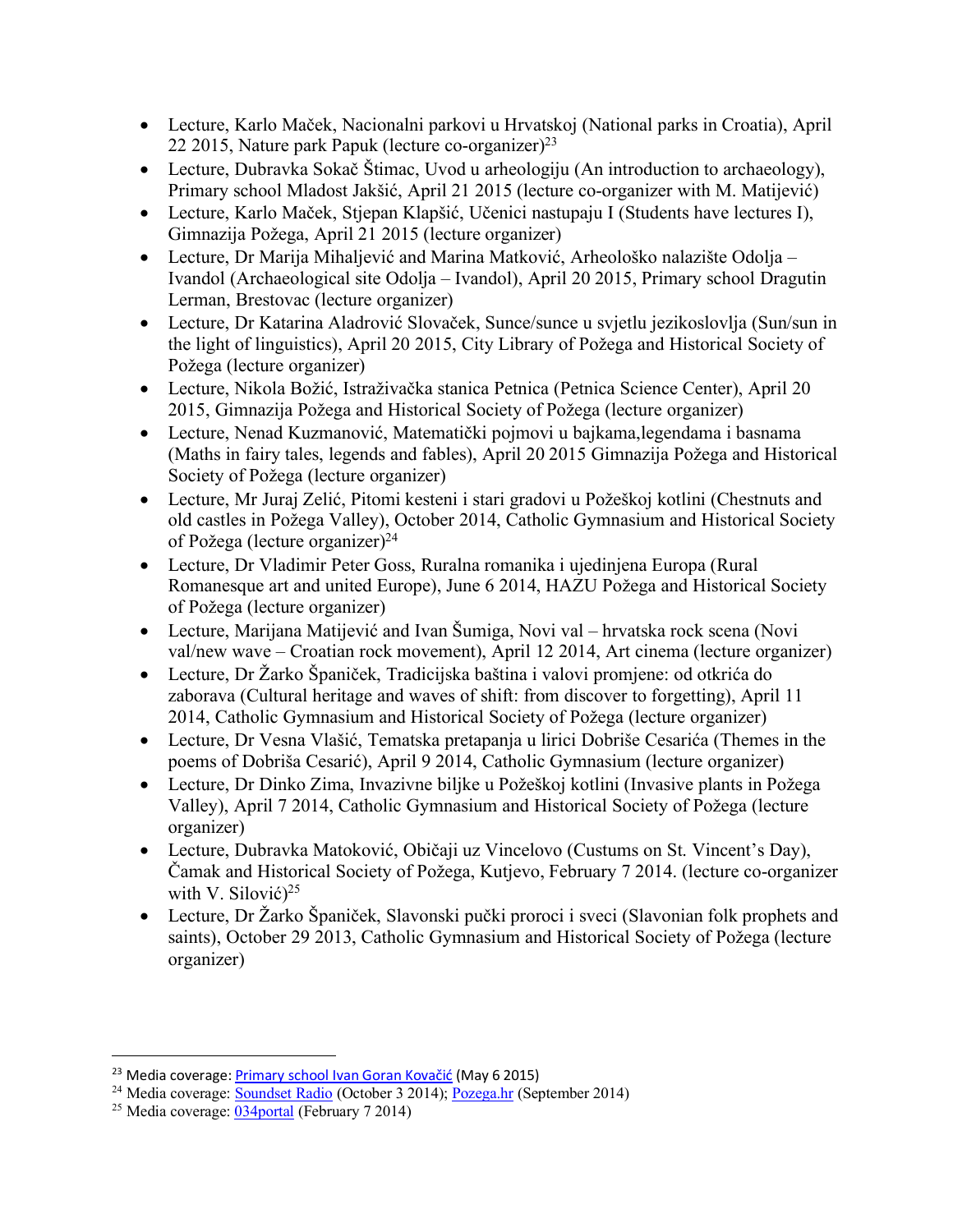- Lecture, Viktorija Ciganović, Marijana Matijević and Dubravka Sokač Štimac, Treštanovci, Obris and Historical Society of Požega, October 3 2013 (lecture coorganizer with J. Krmpotić)<sup>26</sup>
- Lecture, Dr Tvrtko Jakovina, Hrvatsko proljeće i Hrvatska pokrajina 1971. i 1972. (Croatian Spring and journal Hrvatska pokrajina 1971-1972), Gimnazija Požega and Historical Society of Požega, July 6 2013 (lecture organizer)
- Lecture, Dr Sergij Gabršček, Europski standardi i smjernice za unutarnje osiguranje kvalitete (European standards and guidelines for internal quality assuarance), Božo Lerotić Club, Zadar, April 25 2013 (lecture organizer)
- Lecture, Dr Gregory Zaro, Environmental Change and Human Agency: Archaeological contributions to understanding past, present, and future landscapes, Božo Lerotić Club, Zadar, April 22 2013 (lecture organizer)
- Lecture, Dr Tomislav Jurić, Iskustva u provedbi sustava za osiguranje i unaprjeđenje kvalitete u visokom obrazovanju (Experiences in application of quality assurance and development system in higher education), November 9 2012 (lecture co-organizer with I. Vekić and J. Junaković)<sup>27</sup>
- Lecture, Dr Nikola Vuletić, ECTS, studentsko opterećenje i ishodi učenja na jezičnim studijima (ECTS, student workload and learning outcomes on language studies), University of Zadar, March 15 2012 (lecture co-organizer with I. Vekić and J. Junaković)<sup>28</sup>
- Lecture, Dr Leonardo Marušić, Doktorski studiji kao treći bolonjski ciklus (Ph.D. studies as third part of Bologna process), University of Zadar, March 7 2012 (lecture coorganizer with I. Vekić and J. Junaković $)^{29}$
- Lecture, Dr Zlatko Bukač, Studenti i Bolonjski sustav: prvih pet godina (Students and Bologna system: the first five years), University of Zadar, January 18 2012 (lecture coorganizer with I. Vekić and J. Junaković)<sup>30</sup>
- Lecture, Dr Dijana Vican, Uspjesi i neuspjesi Bolonjskog procesa od obrazovne politike do obrazovne prakse (Successess and failures of Bologna system – from educational policies to educational practice), January 11 2012 (lecture co-organizer with I. Vekić and J. Junaković)<sup>31</sup>
- Lecture, Dr Josip Faričić, Koliko su studenti uključeni u kreiranje studija i nastavni proces? (How much are students involved in the creation of studies and the teaching process?), University of Zadar, December 7 2011 (lecture co-organizer with I. Vekić and J. Junaković)<sup>32</sup>
- Lecture, Dr Igor Radeka, Bolonjski proces u Hrvatskoj : Empirijski pokazatelji (Bologna Process in Croatia: Empirical Indicators), November 30 2011 (lecture co-organizer with I. Vekić and J. Junaković)

<sup>26</sup>Media coverage: Pleter portal (October 10 2013); Požeška kronika (October 15 2013)

 $27$  Media coverage: Unizd (November 7 2012)

<sup>&</sup>lt;sup>28</sup> Media coverage: Unizd (March 15 2012);  $\frac{0.57 \text{ln}^2}{20.057 \text{ln}^2}$  (March 14 2012)

<sup>&</sup>lt;sup>29</sup> Media coverage:  $\frac{057\text{info}}{0.57\text{info}}$  (March 5 2012); ezadar (March 5 2012); ezadar (March 8 2012); Zadarski list (March 9 2012).

<sup>&</sup>lt;sup>30</sup> Media coverage: 057info (January 15 2012); Zadarski list (January 2012); ezadar (January 12 2012); CDHI (January 13 2012); comary 19 2012);

 $31$  Media coverage:  $\frac{1}{2}$  ezadar (January 11 2012);  $\frac{1}{2}$  (January 12 2012); Zadarski list (January 13 2012).

<sup>&</sup>lt;sup>32</sup> Media coverage: ezadar (December 1 2012); Zadarski list (December 2012); Zadarski list (December 9 2012).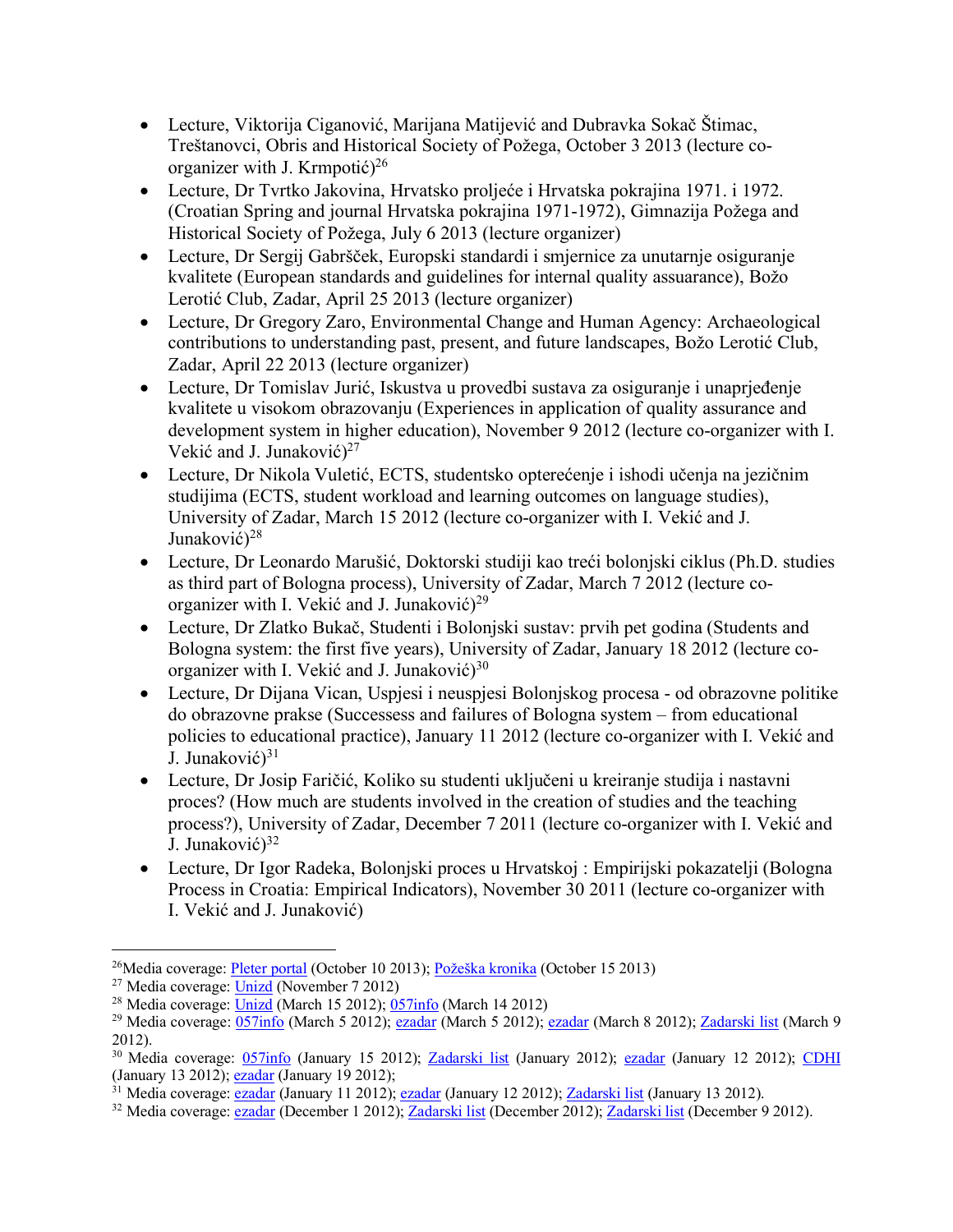- Lecture, Maja Kolega, Programi razmjene (Exchange programs), November 8 2011 (lecture co-organizer with I. Vekić and J. Junaković)
- Lecture, Dr Ante Batović, Uloga Bolonjskog procesa u razvoju europskog visokog školstva (The role of the Bologna Process in the development of European higher education), University of Zadar, October 20 2011 (lecture co-organizer with I. Vekić and J. Junaković)<sup>33</sup>

## **Book presentations (=4)**

- Book presentation, Igor Despot: Balkanski ratovi 1912.-1913. i njihov odjek u Hrvatskoj and Prvi svjetski rat – priručnik za nastavnike, July 1 2014, City Library of Požega and Historical Society of Požega (book presentation organizer)
- Book presentation, Danijel Rafaelić: Kinematografija u NDH and film Ljudi u oluji, GFR Film Video and Historical Society of Požega, March 28 2014 (event co-organizer with Ž. Balog) 34
- Book presentation, Dr Vladimir Peter Goss: Registar položaja spomenika ranije srednjovjekovne umjetnosti u međurječju Save and Dr Vjekoslav Jukić: Otkrivena ravnica, November 22 2013, Catholic Gymnasium and Historical Society of Požega (book presentation organizer) $35$
- Book presentation, Tvrtko Jakovina: Treća strana Hladnog rata and Tvrtko Jakovina: Trenuci katarze, City Library in Požega, Obris and Historical Society of Požega October 4 (book presentation co-organizer with J. Krmpotić)<sup>36</sup>

# **Exhibitions (=3)**

- Nenad Kuzmanović, Mathematics, exhibition, April 20 2015, Gimnazija Požega (event organizer)
- Robert Kresina, Osunčana dolina (Sunny valley), April 20 2015, Croatian Library in Pleternica, Pleternica (event organizer)
- Duje Medić, Vijenac (Wreath), April 20 2015, City theater (event organizer)

### **Workshops (=28)**

- Marko Pavlović, Igračke (Toys), December 2 2015, Primary school Antun Kanižlić (event organizer) $37$
- Dajana Barišić, Znanstvene čarolije (Scientific enchantments), April 25 2015, Croatian Library in Pleternica (event organizer)
- Dajana Barišić, Znanstvene čarolije (Scientific enchantments), April 25 2015, St. Florian's Street (event organizer)
- Klaudija Gašpar, Luj XIV Kralj Sunca (Louis XIV Sun King), April 24 2015, Požega City Museum (event organizer)

 $\overline{a}$ <sup>33</sup> Media coverage: **ezadar** (October 11 2012); **ezadar** (October 20 2012)

<sup>&</sup>lt;sup>34</sup> Media coverage:  $\overline{Požeška kronika}$  (March 28 2014)

<sup>35</sup> Media coverage: Epozega (November 19 2013); Historiografija.hr (November 19 2013); Soundset Požega (November 22 2013); 034portal (November 23 2013);

<sup>&</sup>lt;sup>36</sup> Media coverage: Epozega (October 2 2013); Fraktura.hr; 034portal (October 5 2013); Požeška kronika (October 10 2013)

<sup>37</sup> Media coverage: 034portal (December 2 2015)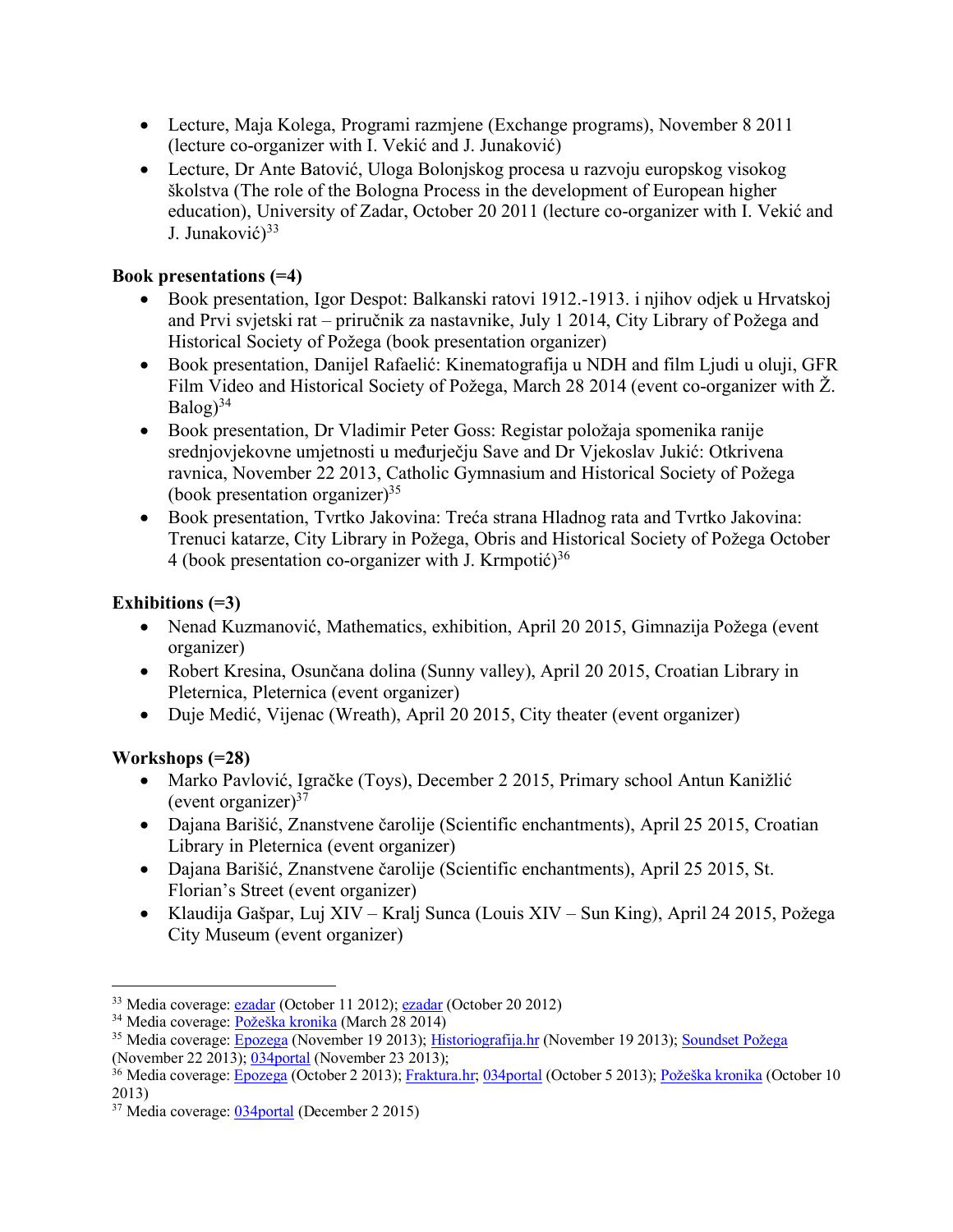- Mihaela Markovac, Arhivistika za učenike (Archivistics for students), April 23 2015, Primary school Ivan Goran Kovačić Velika (event organizer)
- Marija Jakelić, Fizika express, April 23 2015, Primary school Ivan Goran Kovačić (event organizer)
- Marija Marjanović, Izrada planetarija (Planetarium making), April 23 2015, Primary school Stjepan Radić Čaglin (event organizer)
- Marija Jakelić, Fizika express, Gimnazija Požega, April 23 2015 (event organizer)
- Valentina Pranjić, Vesna Hoborka, Martina Ranogajec, Luj XIV. kralj Sunca (Louis XIV – Sun king), April 22 2015, Požega City Library (event organizer)
- Mario Trupinić, Sunce i petrarkisti (Sun, Petrarca and his followers), April 22 2015, Požega City Library (event organizer)
- Aleksandra Andrić Radišić, Sunce zvijezda života (Sun star of life), April 22 2015, Požega City Library (event organizer)
- Marijana Kljajić, Antropologija za učenike (Anthropology for students), April 22 2015, Požega City Museum (event organizer)
- Kristina Rupert, Heliocentrični sustav vražja posla (Heliocentric solar system devil work), April 21 2015, Požega City Museum (event organizer)
- Monika Herceg, Ljetna tvornica znanosti (Summer science factory), April 21 2015, Primary school Dragutin Lerman
- Marijana Kljajić, Antropologija za učenike (Anthropology for students), April 21 2015, Vetovo (event organizer)
- Snježana Mekić Delić, Izrada Sunca (Sun making), April 21 2015, Folksdom Ljeskovica (event organizer)
- Mladen Relota, Proizvodnja keramike (Pottery making), April 21 2015, St. Florian's street, (event organizer)
- Mihaela Markovac, Arhivistika za učenike (Archivistics for students), April 21 2015, Primary school Kajo Adžić Pleternica (event organizer)
- Monika Herceg, Ćumez, April 21 2015, Gimnazija Požega (event organizer)
- Monika Herceg, Lietna tvornica znanosti (Summer science factory), April 21 2015, Gimnazija Požega (event organizer)
- Kristina Rupert, Heliocentrični sustav vražja posla (Heliocentric solar system devil work), April 20 2015, Primary school Stjepan Radić, Čaglin (event organizer)
- Anita Zec, Robert Kresina, Valovi mašte (Waves of fantasy), April 11 2014, HAZU Požega (event organizer)
- Kristina Rupert, Moja Požega (My Požega), April 10 2014, City Library in Požega, (event organizer)
- Marijana Kljajić, Antropologija za srednjoškolce (Anthropology for high school students), April 9 2014, HAZU Požega (event organizer)
- Marijana Kljajić, Antropologija za učenike (Anthropology for students), April 9 2014, HAZU Požega (event organizer)<sup>38</sup>
- Ana Perić, Valovi boja (Waves of colours), April 8 2014, Catholic Gymnasium (event organizer)

 $\overline{a}$ <sup>38</sup> Media coverage: 034portal (April 9 2014)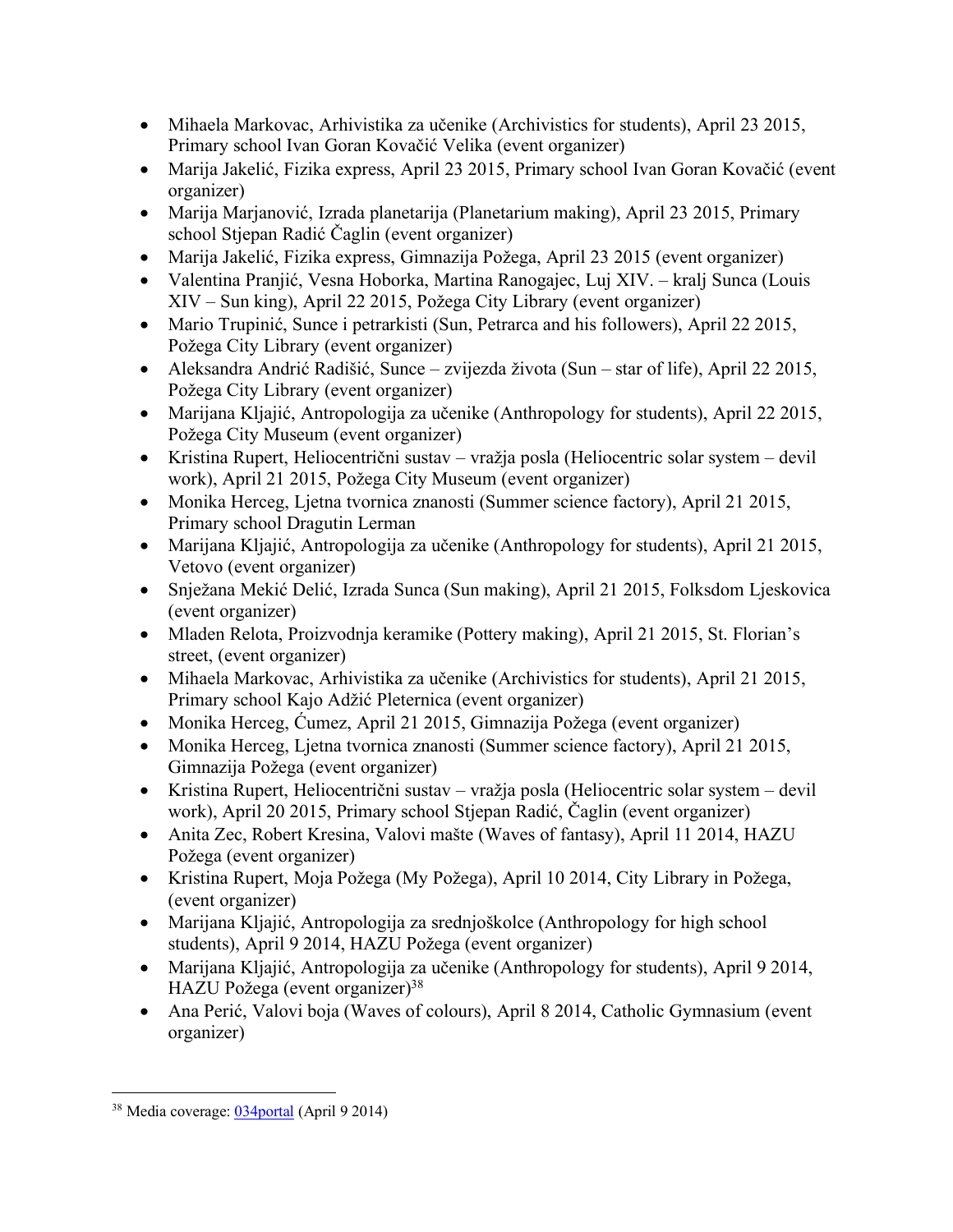- Marija Marjanović, Priča koja iskače (Jumping story), April 8 2014, City Library in Požega (event organizer)
- Goran Pavić, "Geocaching"- igra traženja skrivenoga blaga (Geocashing hidden treasure game), April 7 2014, City Library in Požega (event organizer)

#### **Discussions, roundtables and other events (=4)**

- Rafaela Božić, Milenko Lončar, Antonija Mlikota, Petra Kupsjak, Mate Vučić, Kako unaprjeđivati kvalitetu u visokom obrazovanju? (How should we increase quality of higher education), Students´ club Božo Lerotić, Zadar, April 25, 2013 (event coorganizer)
- Third environmental history discussion: Global environmental history, Students' club Božo Lerotić, Zadar, April 22, 2013 (event organizer)
- The second environmental history discussion: Local, regional and national environmental histories, Students´ club Božo Lerotić, Zadar, April 5, 2013 (event organizer)
- The first environmental history discussion: Introduction to environmental history, History Department, University of Zadar, Zadar, March 21, 2013 (event organizer)

# **CO-ORGANIZER OF FIELD TRIPS (=4)**

- Petnica Valjevo (Serbia), February 21-22 2016 (co-organizer with M. Bošnjak)<sup>39</sup>
- Kamengrad (Croatia), May 4 2014
- Vukovar (Croatia), November 16 2013<sup>40</sup>
- Archaeological sites Rudina Čečavac, Odolja Ivandol (Croatia), October 19 2013 (coorganizer with V. Ciganović, M. Matijević and D. Sokač Štimac)<sup>41</sup>

# **OTHER ROLES (=3)**

- Teacher in Khan Academy (2015-2016)
- Teacher in Big History Project (2015-2016)
- Founder of Ecohistory discussion at University of Zadar (2013)

# **MENTORSHIP AND TUTORING (=10)**

### **Primary school (=9)**

- Antonija Matraković (2016. School competition 1<sup>st</sup> place, County competition 1<sup>st</sup> place, State competition  $-4$ <sup>th</sup> place for seven grade students in history)
- School team of 6 students (Ana Gotovac, Elena Kormanjec, Ana Letinić, Ema Matoković, Fran Lisec and Jura Starčević) on state competition How much do you know about Croatian parliament (2016) and won  $16<sup>th</sup>$  place among 70 teams
- Group of 6 students (Lovro Mirković, Sami Perković, Niko Pisker, Rio Raljević, Jakov Schramadei, Matej Terlević), Mission completed: predodžbe povijesti starog Rima u strateškim računalnim igrama (Ancient Rome in computer games), Youth science camp 2 Višnjan (Croatia), July 8-16 2016. (workshop leader and tutor)

<sup>39</sup> Media coverage: 034portal (February 23 2016); RVA.hr (March 11 2016); 24sata (March 14 2016), 28-29; Gimnazija Požega (February 26 2016)

<sup>&</sup>lt;sup>40</sup> Media coverage: Požeška kronika (November 20 2013)

<sup>41</sup> Media coverage: 034portal (October 20 2013); OŠ Antuna Kanižlića Požega (October 21 2013); Požeška kronika (October 22 2013)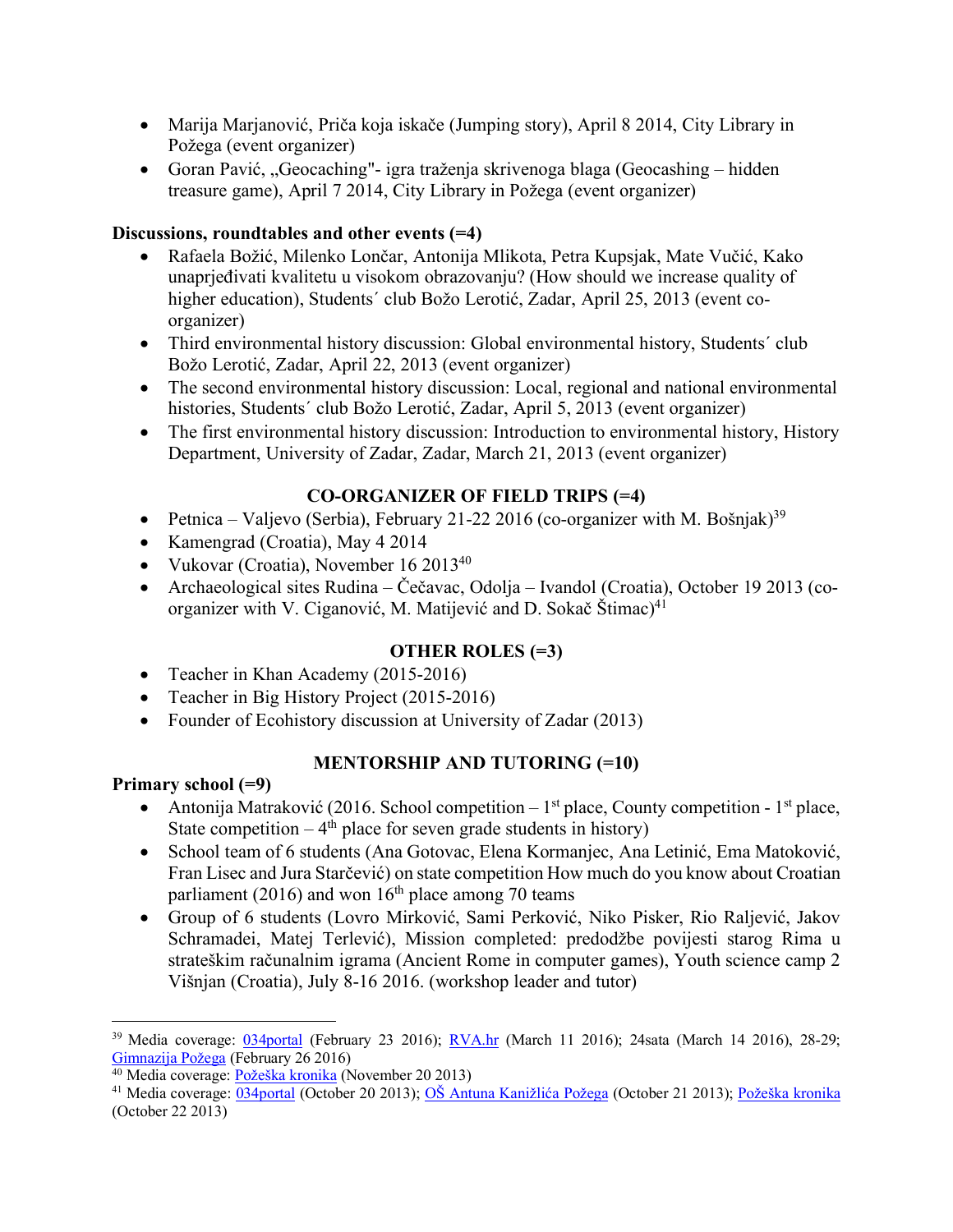- Group of 4 students (Marijana Jergović, Mihaela Knezović, Karlo Maček, Alanis Mirko) Jesu li se naši preci bojali prirode? Vol II. (Were our ancestors afraid of nature?), Youth science camp 3 Višnjan, (Croatia), August 9-16 2015. (workshop leader and tutor)
- Group of 4 students (Jan Matović, Dominik Mihaljević, Mia Milković, Una Škugor): Jesu li se naši preci bojali prirode? (Were our ancestors afraid of nature?), Ljetna tvornica znanosti (Summer science factory), Samobor (Croatia), July 18-25 2015 (workshop leader and tutor)
- Stjepan Klapšić (2015. School competition 1<sup>st</sup> place, County competition 6<sup>th</sup> place for seven grade students in history)
- Karlo Maček (2015. School competition  $1<sup>st</sup>$  place, County competition  $3<sup>rd</sup>$  place for seven grade students in history)
- School team of 6 students (Karlo Maček, Stjepan Klapšić, Patrik Kovačević, Jura Starčević, Ema Matoković and Antonija Matraković) on state competition How much do you know about Croatian parliament (2015) and won  $14<sup>th</sup>$  place among 83 teams
- School team of 6 students (Helena Majer, Juraj Prevolšek, Karlo Maček, Stjepan Klapšić, Patrik Kovačević, Jura Starčević) on state competition How much do you know about Croatian parliament (2014) and won  $17<sup>th</sup>$  place among 93 teams

### **Secondary school (=1)**

• Group of 3 students (Bruna Bandula, Pavle Kravljanac, Karlo Maček): Demoskop: studija slučaja razvoja općina zapadne Istre u 20.stoljeću (Demoskop: study of development counties of western Istria in 20<sup>th</sup> century), Summer school of science, Višnjan (Croatia) August 3-10 2016. (workshop leader and tutor)

# **PROFESSIONAL AFFILIATIONS AND MEMBERSHIPS (=14)**

### $ACTIVE (=10)$

- Member of European Students' Association for cultural heritage (2020-)
- Member of Society of South Asian Archaeology (2020-)
- Member of Kreativnost učenie logika (co-founder and president 2017-2018, member 2018-)
- Member of Historical society of Požega (PDP) (co-founder and president 2013-2015; member 2015-)
- Member of Croatian society for history teachers (HUNP) (2015-)
- Member of Medieval central European network (MECERN) (2015-)
- Member of Croatian national committee for history (HNOPZ) (2015-)
- Member of Croatian historical association (DHP) (2015-)
- Member of Croatian archaeology society (HAD) (2013-)
- Member of European society for environmental history (ESEH) (2012-)
- Member of Croatian society for economic and ecohistory (2012-)

### FORMER  $(=4)$

- Member of ISHA Zadar (International student history association) (2011-2013)
- Member of Croatian society for quality (HDK) (2011-2015)
- Member of KRUG (Kreativna radionica učenika gimnazije, Creative high school workshop) Požega (2004-2008)
- Member of GFR (Gimnazijska filmska radionica, High school movie workshop) Požega (2003-2016)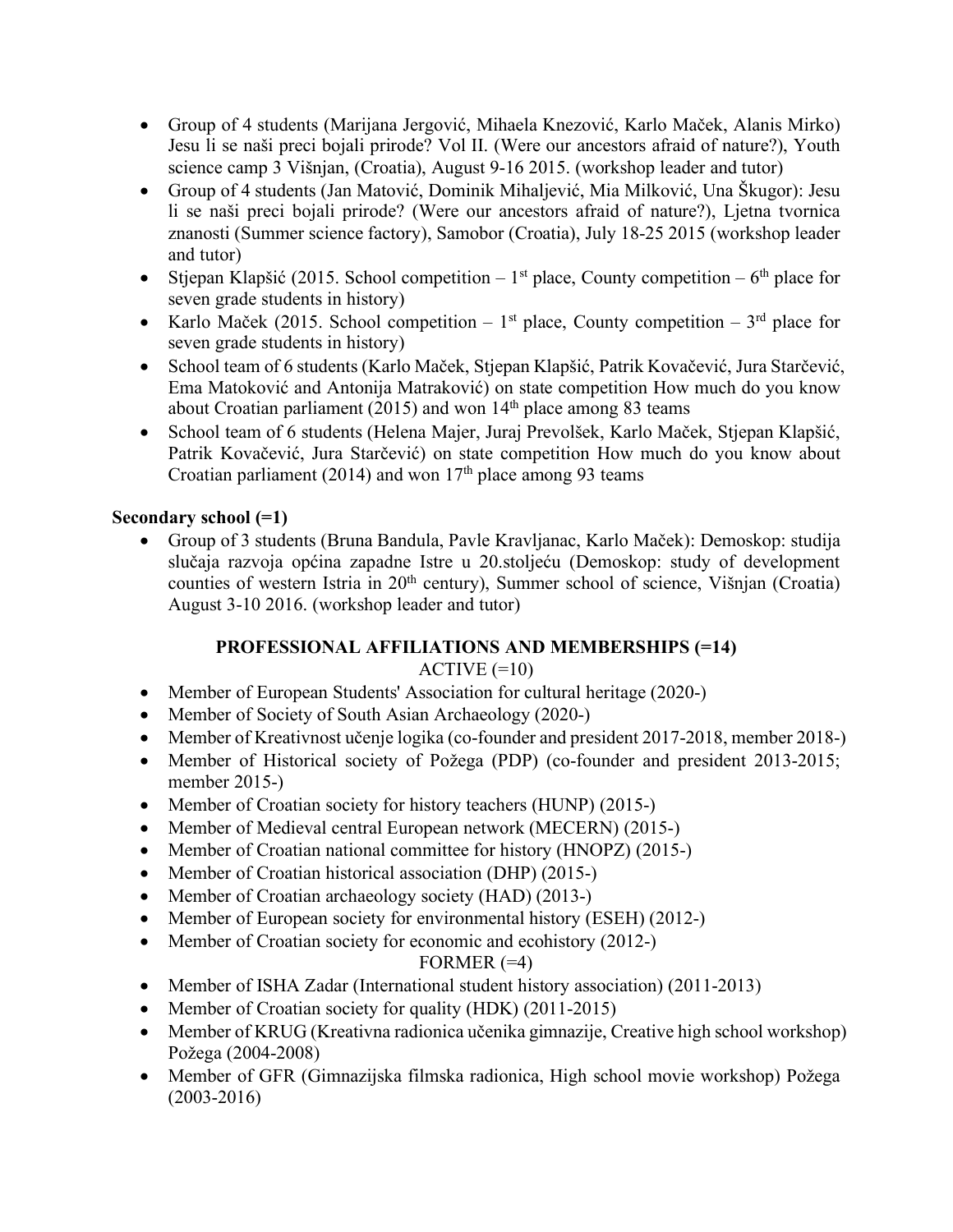### **LANGUAGES (=12)**

Croatian (mother tongue) (available for peer review on this language)

Bosnian, Serbian, Montenegrin (excellent/C2) (available for peer review on this language)

• Self-learner

English (excellent/ $C1$ ) (available for peer review on this language)

• IELTS: Listening  $(9.0)$ , Reading  $(9.0)$ , Writing  $(5.5)$ , Speaking  $(7.0)$ , Overall  $(7.5.$  or C1) (November 21 2018)

Chinese (Mandarin) (learning)

• University course (one semester) at Capital Normal University (2017)

Slovenian (basic understanding and listening/A2 and reading/B2) (available for peer review on this language)

• University course (one semester) at University of Zadar (2010)

Macedonian (basic understanding and listening/A2, reading/B2) (available for peer review on this language)

• Self-learner

Polish (basic understanding, listening and reading/A1)

• University course (one semester) at University of Zadar (2010)

Bulgarian (basic understanding, listening and reading/A1)

- Self-learner
- Spanish (basic understanding, listening and reading/A1)
	- Self-learner
- Latin (fluent reading and understanding/B2/C1)
	- University courses (three semesters) at University of Zadar (2007, 2008, 2009)
	- Secondary school courses (2003-2005)

#### **SKILLS**

**Social:** team spirit (member of many societies, organizations, teams and working groups), communication (media speeches, social networks, public lectures, popular science), volunteering (various associations and groups)

**Organizational**: organized science and art events, leadership (president, editor in chief, organizer, teacher)

**Technical**: Quality assurance (certificate), educational ICT (Mindomo, Mindmeister, Prezi, ProProf, Kahoot, Glogster, Toondoo, Linoit, Purpose Games, Kubbu, Hot Potatoes, Pinterest, Instagram, Blendspace, Educreations, History Pin, Thinglink, Hstry, RealTimeBoard, eTwinning), photogrammetry (basic Agisoft)

**Computer**: Microsoft Office programs (Word, Excel, PowerPoint), Mac OS (Pages, Numbers, Keynote), Internet browsers (Safari, Google Chrome, Mozilla Firefox), Social Networks editing (Facebook, YouTube, VK) and communication tools (WeChat, Viber, WhatsApp, Telegram, Signal, WeChat for work, Tencent Meeting, Zoom, Skype, Google Meet, Adobe Connect) **Artistic**: film making, photography, writing (poetry, short stories, fairy tales)

#### **REFERENCES**

References are available upon request.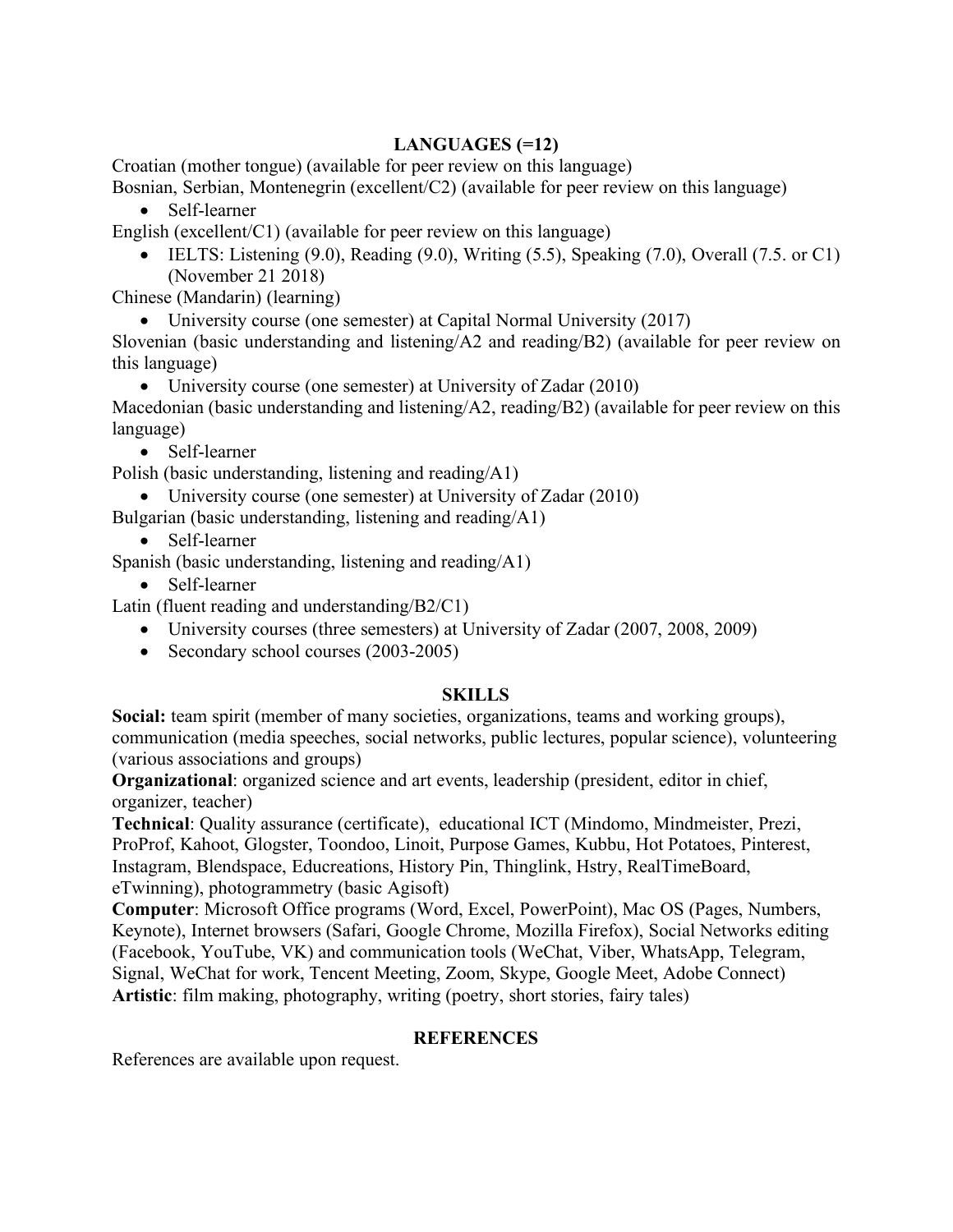# **SCIENTIFIC BIBLIOGRAPHY**

| Last update: August 2021                                     | Total          |
|--------------------------------------------------------------|----------------|
| Undergraduate thesis (BA)                                    | 2              |
| Graduate thesis (MA)                                         | $\overline{2}$ |
| Postgraduate thesis (PG Diploma)                             | 1              |
| Doctoral thesis (Ph. D.)                                     | $\mathbf{1}$   |
| Other thesis                                                 | $\overline{2}$ |
| <b>Books</b>                                                 | $\overline{2}$ |
| Manuals and other publications                               | $\overline{3}$ |
| <b>Edited books</b>                                          | 6              |
| Editorial in journals and newsletters                        | 8              |
| Editorial in other publications                              | 9              |
| Book chapters                                                | 18             |
| Scientific and professional papers                           | 16             |
| Book, journal and conference reviews                         | 39             |
| Education materials, workshops                               | $\overline{4}$ |
| Essays and newspaper articles                                | 25             |
| Articles in student's journals                               | 42             |
| Articles and comments published on the web sites and portals | 82             |
| Encyclopedias, lexicons, dictionaries, online databases      | 13             |
| Translations                                                 | 1              |
| Conferences                                                  | 37             |
| Organized conferences and sessions                           | 9              |
| Chair of sessions                                            | $\overline{7}$ |
| Discussant and commentator of sessions                       | $\mathbf{1}$   |
| Students' conferences                                        | 10             |
| Public lectures, popular presentations and invited talks     | 45             |
| Workshops, summer & winter schools and seminars              | 43             |
| Lectures on the universities and institutes                  | $\overline{7}$ |
| Roundtables                                                  | 17             |
| Book and journal promotions                                  | 10             |
| Exhibitions                                                  | $\overline{4}$ |
| Education videos, vlogs, podcasts                            | 25             |
| Interviews and media speeches                                | 37             |
| Reviewed publications                                        | $\overline{4}$ |
| Publisher                                                    | 3              |
| <b>Total</b>                                                 | 533            |